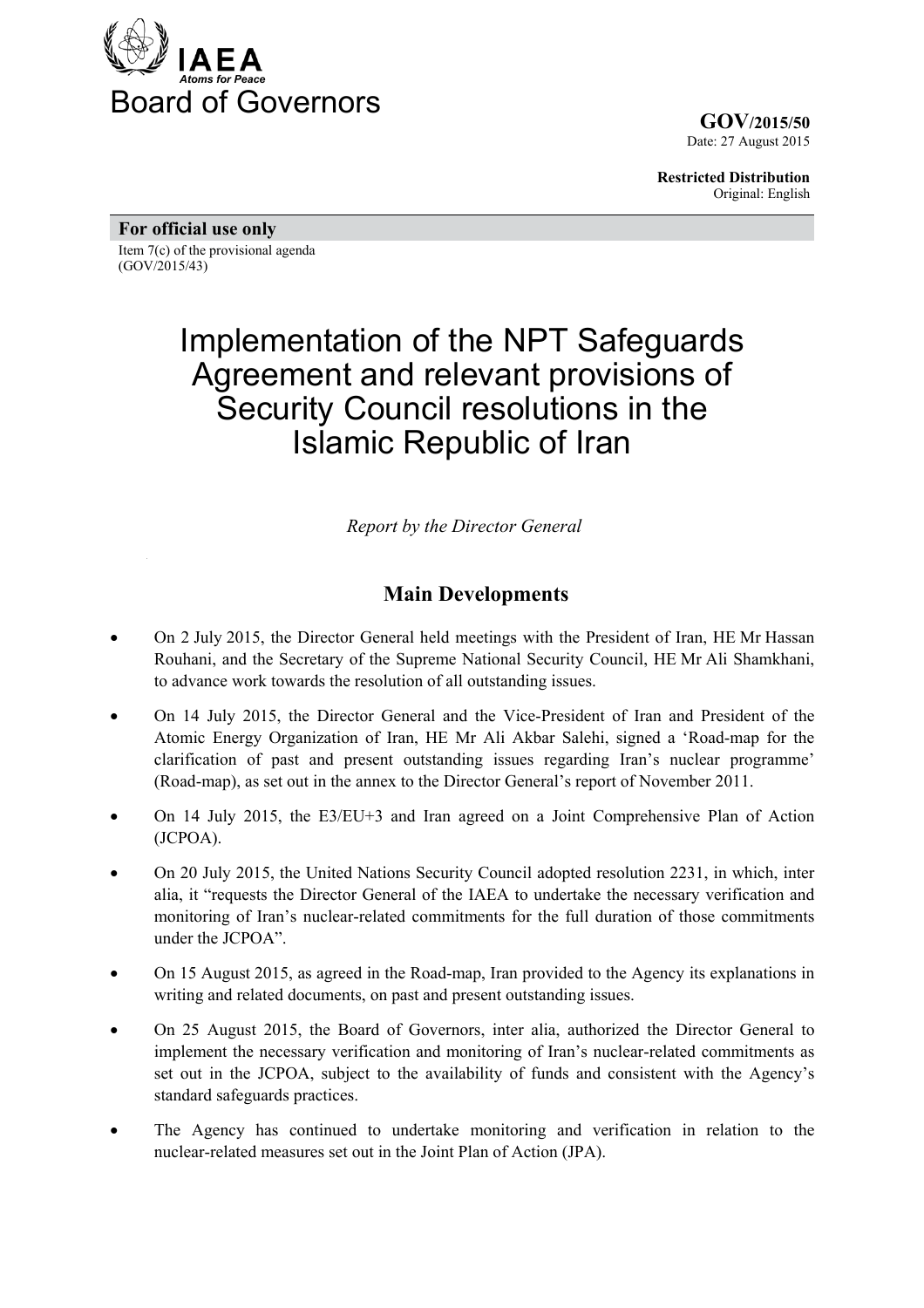# **A. Introduction**

1. This report of the Director General to the Board of Governors and, in parallel, to the Security Council, is on the implementation of the NPT Safeguards Agreement<sup>1</sup> and relevant provisions of Security Council resolutions<sup>2</sup> in the Islamic Republic of Iran (Iran). It contains information, inter alia, regarding the 'Joint Statement on a Framework for Cooperation' (the Framework for Cooperation) and the 'Road-map for the clarification of past and present outstanding issues regarding Iran's nuclear programme' (Road-map); the Joint Plan of Action (JPA), as further extended; the Joint Comprehensive Plan of Action (JCPOA);<sup>3</sup> and United Nations Security Council resolution 2231 (2015).

2. The Security Council has affirmed that the steps required by the Board of Governors in its resolutions<sup>4</sup> are binding on Iran.<sup>5</sup> The relevant provisions of the six Security Council resolutions<sup>6</sup> were adopted under Chapter VII of the United Nations Charter and are mandatory, in accordance with the terms of those resolutions.<sup>7,8</sup>

3. This report addresses developments since the Director General's previous report  $(GOV/2015/34)$ , as well as issues of longer standing.

# **B. Recent Developments**

### **B.1. Clarification of Unresolved Issues**

4. The Board of Governors, in its resolution of November 2011 (GOV/2011/69), stressed that it was essential for Iran and the Agency to intensify their dialogue aimed at the urgent resolution of all outstanding substantive issues for the purpose of providing clarifications regarding those issues, including access to all relevant information, documentation, sites, material and personnel in Iran. In its resolution of September 2012 (GOV/2012/50), the Board of Governors decided that Iranian cooperation with Agency requests aimed at the resolution of all outstanding issues was essential and urgent in order to restore international confidence in the exclusively peaceful nature of Iran's nuclear programme.

<sup>&</sup>lt;sup>1</sup> The Agreement between Iran and the Agency for the Application of Safeguards in Connection with the Treaty on the Non-Proliferation of Nuclear Weapons (INFCIRC/214), which entered into force on 15 May 1974.

<sup>&</sup>lt;sup>2</sup> This refers to six United Nations Security Council resolutions adopted between 2006 and 2010: 1696 (2006); 1737 (2006); 1747 (2007); 1803 (2008); 1835 (2008); and 1929 (2010).

<sup>&</sup>lt;sup>3</sup> The text of the JCPOA was communicated to the Director General by the Permanent Representatives to the IAEA of the E3+3 countries and Iran in a letter dated 24 July 2015 (INFCIRC/887).

<sup>4</sup> Between September 2003 and September 2012, the Board of Governors adopted 12 resolutions in connection with the implementation of safeguards in Iran (see GOV/2013/56, footnote 2).

<sup>&</sup>lt;sup>5</sup> Security Council resolution 1929 (2010).

<sup>6</sup> Those listed in footnote 2.

<sup>&</sup>lt;sup>7</sup> Part I.A of the Agency's Relationship Agreement with the United Nations (INFCIRC/11).

<sup>&</sup>lt;sup>8</sup> Security Council resolution 2231 (2015) provided that the resolutions listed in footnote 2 shall terminate in accordance with the terms of resolution 2231.

<sup>&</sup>lt;sup>9</sup> The Director General continues to provide the Board of Governors with monthly updates on Iran's implementation of "voluntary measures" undertaken in relation to the JPA, the most recent of which was provided in GOV/INF/2015/15.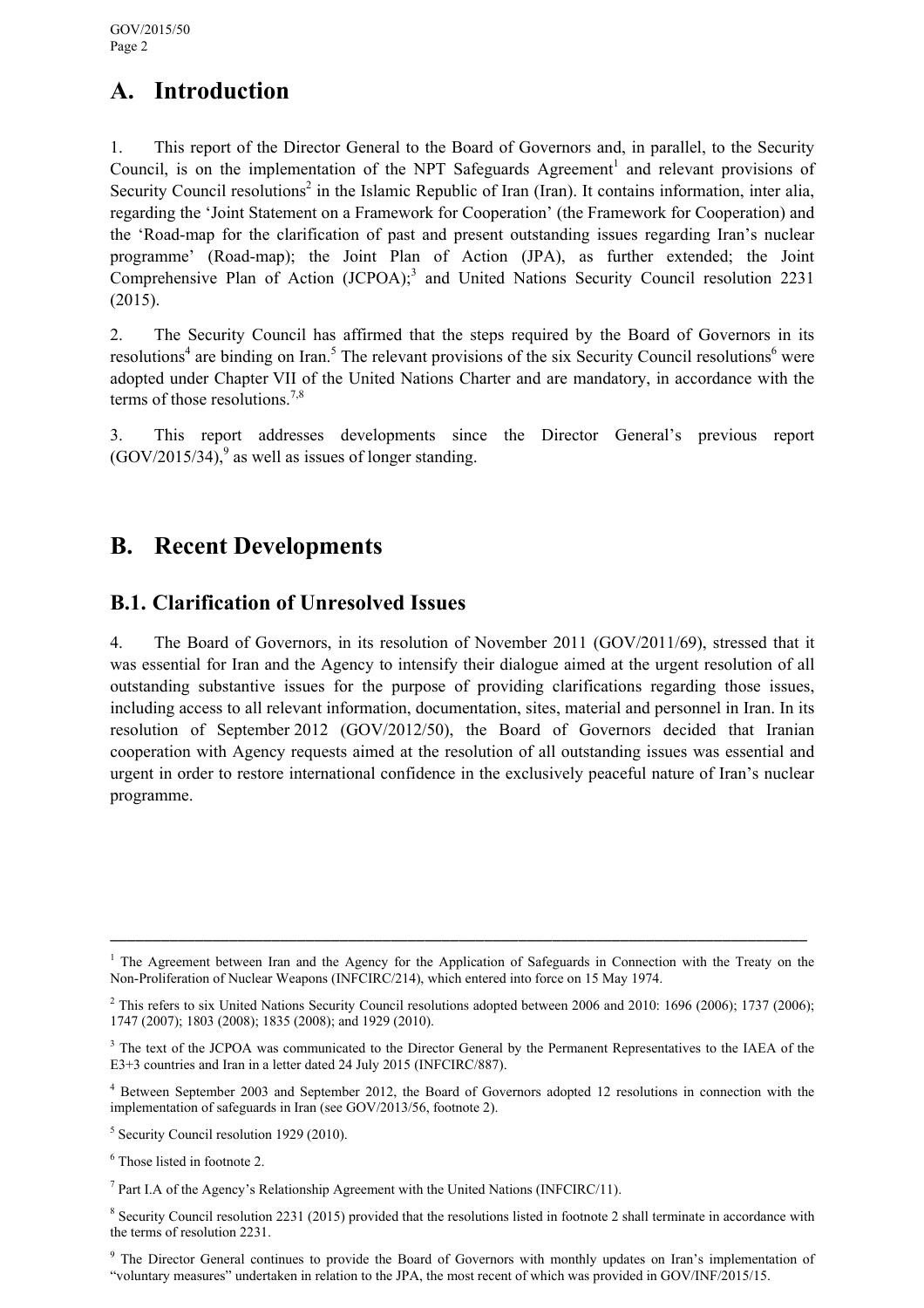5. As previously reported, on 11 November 2013, the Agency and Iran signed a 'Joint Statement on a Framework for Cooperation' (GOV/INF/2013/14). In the Framework for Cooperation, the Agency and Iran agreed to cooperate further with respect to verification activities to be undertaken by the Agency to resolve all present and past issues, and to proceed with such activities in a step by step manner. The practical measures agreed in relation to the Framework for Cooperation between November 2013 and May 2014 are listed in Annex I. Since the Director General's previous report, no further meetings have been held in respect of these practical measures.

6. On 2 July 2015, the Director General held meetings in Tehran with the President of Iran, HE Mr Hassan Rouhani, and the Secretary of the Supreme National Security Council, HE Mr Ali Shamkhani, to advance work towards the resolution of all outstanding issues regarding Iran's nuclear programme, including clarification of possible military dimensions.

7. On 14 July 2015, the Director General and the Vice-President of Iran and President of the Atomic Energy Organization of Iran, HE Mr Ali Akbar Salehi, signed in Vienna a 'Road-map for the clarification of past and present outstanding issues regarding Iran's nuclear programme' (Road-map), as set out in the annex to the Director General's report of November 2011 (GOV/2011/65).<sup>10</sup> The Road-map identifies the necessary activities to be undertaken under the Framework for Cooperation, in order to accelerate and strengthen cooperation and dialogue between the Agency and Iran aimed at the resolution, by the end of 2015, of all past and present outstanding issues that have not already been resolved by the Agency and Iran. (The Road-map is reproduced in Annex II.)

8. As agreed in the Road-map, on 15 August 2015, Iran provided to the Agency its explanations in writing and related documents, on past and present outstanding issues. The Agency is reviewing this information.

### **B.2. Joint Plan of Action**

9. As previously reported, on 24 November 2013, a Joint Plan of Action (JPA) was agreed between China, France, Germany, the Russian Federation, the United Kingdom and the United States of America ( $E3+3$ ) and Iran.<sup>11</sup> The JPA took effect on 20 January 2014, initially for a period of six months. As requested by the E3+3 and Iran, and endorsed by the Board of Governors (subject to the availability of funds), the Agency undertook the necessary nuclear related monitoring and verification activities in relation to the JPA, involving activities additional to those already being carried out pursuant to Iran's Safeguards Agreement and relevant resolutions of the Board of Governors and Security Council.<sup>12</sup> On 24 July 2014, the JPA was extended until 24 November 2014 when it was further extended until 30 June 2015. On 30 June 2015, the E3+3 and Iran requested the Agency, on behalf of the E3/EU+3 and Iran, to continue to undertake the necessary nuclear related monitoring and verification activities in Iran under the JPA "until further communication".<sup>13</sup>

10. Since the Director General's previous report, the Agency has continued to undertake the nuclear related monitoring and verification activities under the JPA. These JPA-related activities have been funded by voluntary contributions already provided by Member States. The Secretariat estimates that these funds will be exhausted by the end of September 2015 and has indicated that additional voluntary contributions are necessary to sustain the funding of the Agency's JPA-related activities.<sup>14,15</sup>

<sup>10</sup> GOV/INF/2015/14.

 $11$  The text of the JPA was communicated to the Director General by the High Representative of the European Union (EU). on behalf of the E3+3 (INFCIRC/855), and by the Resident Representative of Iran to the IAEA, on behalf of Iran (INFCIRC/856).

 $12$  See footnote 2.

<sup>13</sup> GOV/INF/2015/11, Attachment.

 $14$  It is expected that the Agency will continue conducting JPA-related activities until "Implementation Day", as defined in the Joint Comprehensive Plan of Action, para. 34 (iii).

<sup>&</sup>lt;sup>15</sup> For information on the additional resources required by the Agency in relation to the further extension of the JPA, as well as in relation to the requests of the Security Council contained in resolution 2231, see 'Verification and Monitoring in the Islamic Republic of Iran in light of United Nations Security Council Resolution 2231 (2015)' (GOV/2015/53 and Corr. 1), 14 August 2015.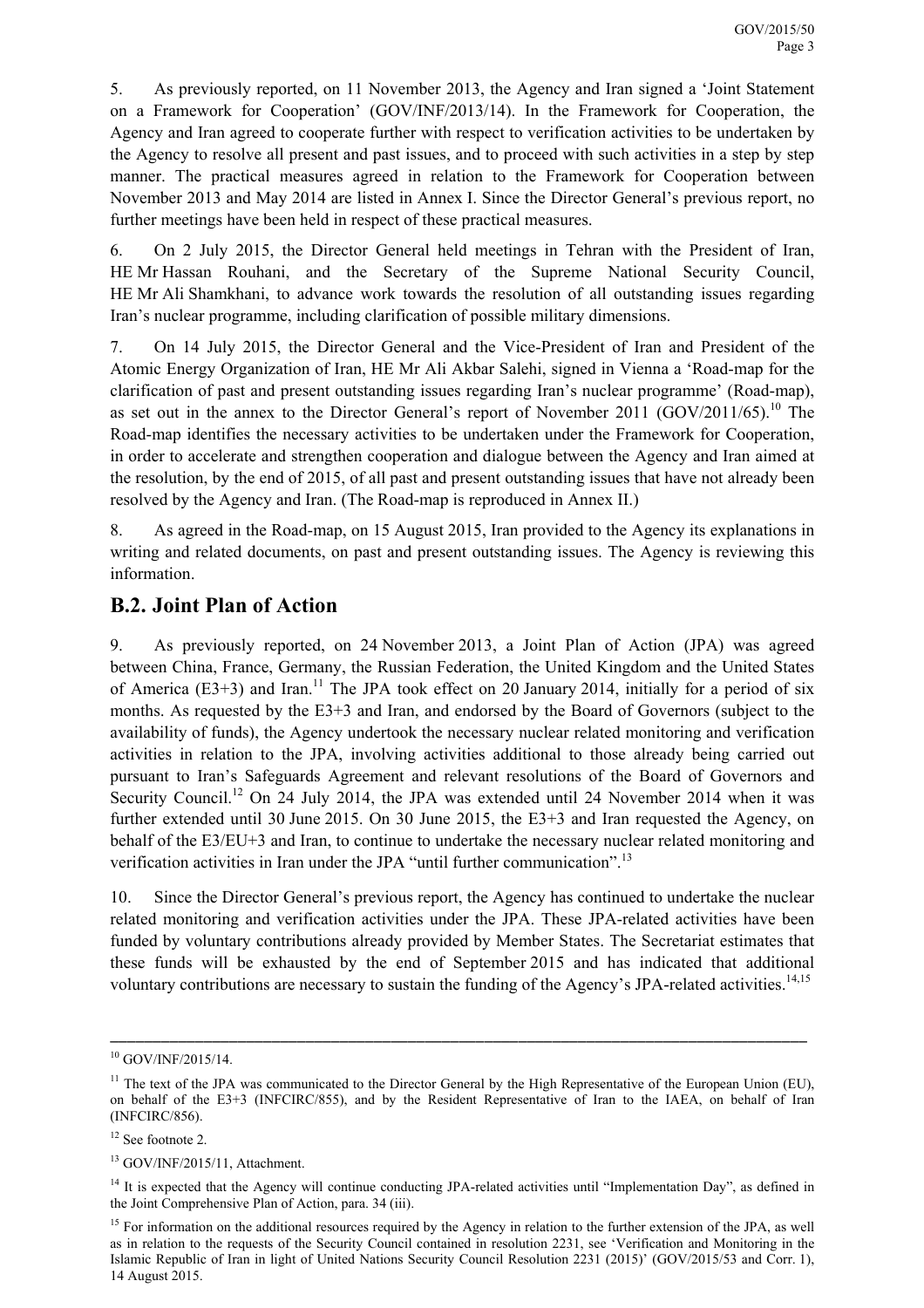### **B.3. Joint Comprehensive Plan of Action**

11. On 14 July 2015, the E3/EU+3 and Iran agreed on a Joint Comprehensive Plan of Action (JCPOA). The JCPOA states, inter alia, that it "builds on" the implementation of the JPA and that the "full implementation of this JCPOA will ensure the exclusively peaceful nature of Iran's nuclear programme".<sup>16</sup> The Director General welcomed the agreement, stating that it would "facilitate the IAEA's further verification work in Iran".<sup>17</sup> He informed IAEA Member States that the Agency would be asked to "monitor and verify the nuclear-related measures set out in the agreement" and that he would then report to and consult the Board of Governors on this request and how to secure the necessary financial resources for the Agency.

### **B.4. Security Council Resolution 2231**

12. On 20 July 2015, the United Nations Security Council adopted resolution 2231 (2015),  $18 \text{ in}$ which, inter alia, it requested the Director General to "undertake the necessary verification and monitoring of Iran's nuclear-related commitments for the full duration of those commitments under the JCPOA";<sup>19</sup> reaffirmed that Iran "shall cooperate fully as the IAEA requests to be able to resolve all outstanding issues, as identified in IAEA reports";<sup>20</sup> and requested that the Agency and the Joint Commission<sup>21</sup> "consult and exchange information, where appropriate, as specified in the JCPOA".<sup>22</sup>

### **B.5. Board of Governors Meeting of 25 August 2015**

13. On 25 August 2015, the Board of Governors took note of the Director General's report on 'Verification and Monitoring in the Islamic Republic of Iran in light of United Nations Security Council Resolution 2231 (2015)' (GOV/2015/53 and Corr. 1); authorized the Director General to implement the necessary verification and monitoring of Iran's nuclear-related commitments as set out in the JCPOA, and report accordingly, for the full duration of those commitments in light of United Nations Security Council resolution 2231 (2015), subject to the availability of funds<sup>23</sup> and consistent with the Agency's standard safeguards practices; and authorized the Agency to consult and exchange information with the Joint Commission, as set out in that report.<sup>24</sup> In his opening remarks to the Board of Governors, the Director General indicated that as stated in the JCPOA, all provisions under the agreement are a "special arrangement and do not set a precedent".

<sup>&</sup>lt;sup>16</sup> JCPOA, Preamble and General Provisions, para. ii.

 $17$  Note by the Secretariat, 2015/Note 55, 14 July 2015.

<sup>&</sup>lt;sup>18</sup> Security Council resolution 2231 (2015) makes provision for the termination of Security Council resolutions 1696 (2006), 1737 (2006), 1747 (2007), 1803 (2008), 1929 (2010) and 2224 (2015) in accordance with its terms. Upon termination of the above referenced Security Council resolutions, the Board of Governors may wish to consider parallel action in regard to its decision (see GOV/2007/7 and GOV/OR.1181, paras 40 and 41) and consequential decisions on technical cooperation provided to Iran, which were taken through the Agency's Technical Assistance and Cooperation Committee (based on GOV/2008/47/Add.3, GOV/2009/65, GOV/2011/58/Add.3 and GOV/2013/49/Add.3).

<sup>&</sup>lt;sup>19</sup> The actions requested of the Director General by the Security Council as contained in resolution 2231 are set out in GOV/2015/53 and Corr. 1, para. 8.

<sup>20</sup> Security Council resolution 2231, para 3.

<sup>&</sup>lt;sup>21</sup> The JCPOA establishes a Joint Commission consisting of representatives of the E3/EU+3 and Iran (Annex IV of the JCPOA).

<sup>22</sup> Security Council resolution 2231, para. 19.

<sup>&</sup>lt;sup>23</sup> A number of Member States indicated that they would make extrabudgetary funds available.

<sup>&</sup>lt;sup>24</sup> The Board of Governors also approved modifications to 'The Agency's Programme and Budget 2016–2017 (GC(59)/2) as proposed in paragraph 3 of Section B of GOV/2015/54; and requested the Secretariat to take the necessary actions on the elements contained in Section B of GOV/2015/54 and to modify document GC(59)/2 as necessary to reflect the Board's decision, for submission to the General Conference.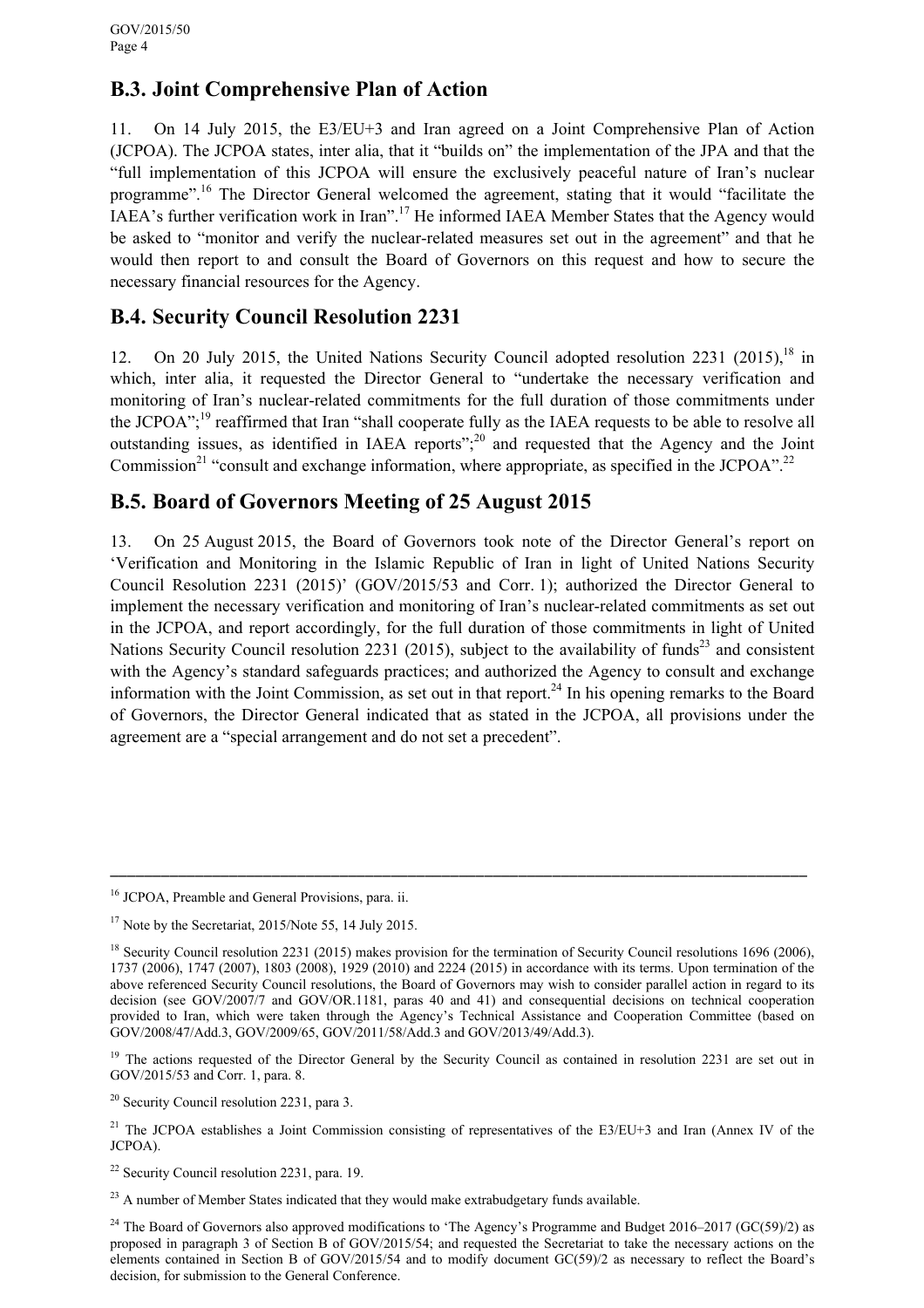# **C. Facilities Declared under Iran's Safeguards Agreement**

14. Under its Safeguards Agreement, Iran has declared to the Agency 18 nuclear facilities and nine locations outside facilities where nuclear material is customarily used  $(LOFs)^{25}$  (Annex III). Notwithstanding that certain of the activities being undertaken by Iran at some of the facilities are contrary to the relevant resolutions of the Board of Governors and the Security Council,<sup>26</sup> as indicated below, the Agency continues to verify the non-diversion of declared nuclear material at these facilities and LOFs.

## **D. Enrichment Related Activities**

15. Iran is conducting enrichment related activities in the declared facilities referred to below, contrary to the requirement of relevant resolutions of the Board of Governors and Security Council<sup>27</sup> to suspend all such activities. However, since 20 January 2014, Iran has not produced  $UF_6$  enriched above 5% U-235 and all of its stock of UF<sub>6</sub> enriched up to 20% U-235<sup>28</sup> has been further processed through downblending or conversion into uranium oxide (see Annex IV). All of the enrichment related activities at Iran's declared facilities are under Agency safeguards, and all of the nuclear material, installed cascades, and feed and withdrawal stations at those facilities are subject to Agency containment and surveillance.<sup>29</sup>

16. Iran has stated that the purpose of enriching UF<sub>6</sub> up to 5% U-235 is the production of fuel for its nuclear facilities.<sup>30</sup> Since Iran began enriching uranium at its declared facilities, it has produced at those facilities, 15 651.4 kg<sup>31</sup> (+714.7 kg since the Director General's previous report) of UF<sub>6</sub> enriched up to 5% U-235, of which 7845.4 kg  $(-869.3 \text{ kg since the Director General's previous report})^{32}$  remain in the form of  $UF_6$  enriched up to 5% U-235<sup>33</sup> and the rest has been further processed (see Annex IV).

### **D.1. Natanz**

17. **Fuel Enrichment Plant:** FEP is a centrifuge enrichment plant for the production of low enriched uranium (LEU) enriched up to 5% U-235, which was first brought into operation in 2007. The plant is divided into Production Hall A and Production Hall B. According to the design information submitted by Iran, eight units, each containing 18 cascades, were planned for Production Hall A, which totals approximately 25 000 centrifuges in 144 cascades. Currently, one unit contains IR-2m centrifuges; five contain IR-1 centrifuges; and the other two units do not contain centrifuges.

 $25$  All of the LOFs are situated within hospitals.

 $26$  Security Council resolution 2231 (2015) provided that the resolutions listed in footnote 2 shall terminate in accordance with the terms of resolution 2231.

 $27$  Security Council resolution 2231 (2015) provided that the resolutions listed in footnote 2 shall terminate in accordance with the terms of resolution 2231.

<sup>&</sup>lt;sup>28</sup> Up to the point at which it stopped, Iran had produced  $447.8$  kg of UF<sub>6</sub> enriched up to 20% U-235 (see Annex IV).

<sup>&</sup>lt;sup>29</sup> In line with normal safeguards practice, small amounts of nuclear material (e.g. some waste and samples) may not be subject to containment and surveillance.

<sup>&</sup>lt;sup>30</sup> As declared by Iran in its design information questionnaires (DIQs) for the Fuel Enrichment Plant (FEP) at Natanz.

<sup>&</sup>lt;sup>31</sup> This figure includes 115.6 kg of UF<sub>6</sub> enriched up to 5% U-235 that has been produced from the downblending of UF<sub>6</sub> enriched up to 20% U-235.

<sup>&</sup>lt;sup>32</sup> This figure has decreased because Iran, in line with the JPA, fed 1584 kg of UF<sub>6</sub> enriched up to 5% U-235 into the conversion process at the Enriched UO<sub>2</sub> Powder Plant (EUPP) prior to the JPA deadline, which at that time was 30 June 2015.

<sup>&</sup>lt;sup>33</sup> This comprises nuclear material in storage as well as nuclear material in the cold traps and inside cylinders still attached to the enrichment process.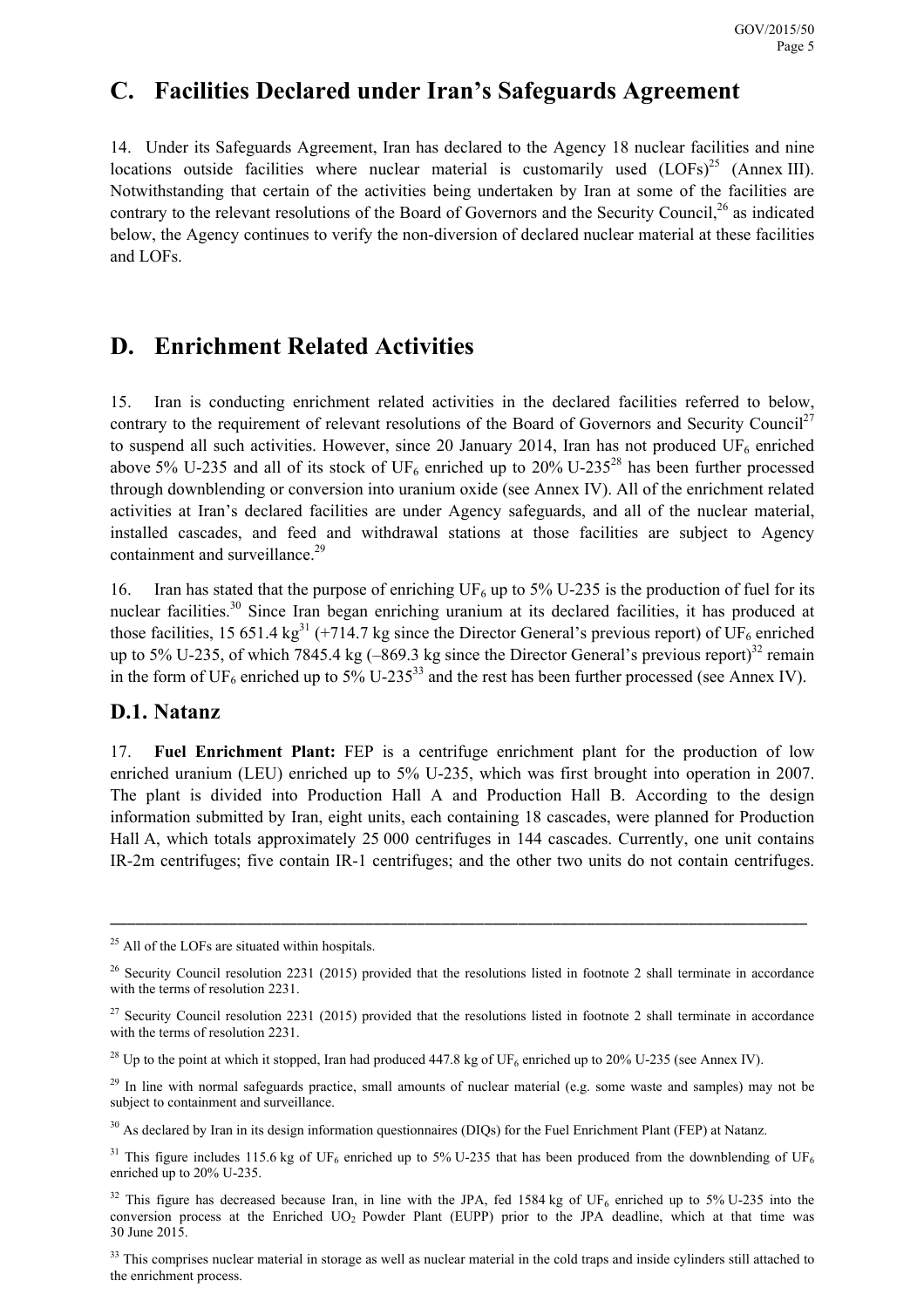Iran has not provided the corresponding design information for Production Hall B. The Agency continues to verify that Production Hall B does not contain any centrifuges.

18. In the unit containing IR-2m centrifuges, as of 22 August 2015, the situation remained unchanged from the Director General's previous report: six cascades had been fully installed with IR-2m centrifuges;<sup>34</sup> none of these cascades had been fed with natural UF<sub>6</sub>; and preparatory installation work had been completed for the other 12 IR-2m cascades in the unit.

19. In the five units containing IR-1 centrifuges, as of 22 August 2015, the situation remained unchanged from the Director General's previous report: 90 cascades had been fully installed.<sup>35</sup> of which 54 were being fed with natural  $UF_6$ <sup>36</sup> As previously reported, preparatory installation work had been completed for 36 IR-1 cascades in the two units not containing centrifuges.

20. As of 7 August 2015, Iran had fed 172 375 kg of natural UF<sub>6</sub> into the cascades at FEP since production began in February 2007 and produced a total of 15 056 kg of UF<sub>6</sub> enriched up to 5% U-235<sup>37</sup>

21. As of 24 November 2014, Iran had downblended about 4118 kg of UF<sub>6</sub> enriched up to  $2\%$  U-235 to natural uranium.<sup>38</sup>

22. Based on the results of the analysis of environmental samples taken at FEP,<sup>39</sup> and other verification activities, the Agency has concluded that the facility has operated as declared by Iran in the relevant design information questionnaire (DIQ).

23. **Pilot Fuel Enrichment Plant:** PFEP is a pilot LEU production, and research and development (R&D) facility that was first brought into operation in October 2003. It can accommodate six cascades, and is divided between an area currently being used for the production of  $UF_6$  enriched up to 5% U-235 (Cascades 1 and 6) and an area for R&D (Cascades 2, 3, 4 and 5).

24. *Production area:* As indicated in the Director General's previous reports, since the JPA took effect, Iran has ceased feeding Cascades 1 and 6 with  $UF_6$  enriched up to 5% U-235 and is feeding them with natural UF<sub>6</sub> instead.<sup>40</sup> Since the JPA took effect, Iran has not operated Cascades 1 and 6 in an interconnected configuration.<sup>41</sup>

25. Between 20 January 2014 and 17 August 2015, Iran fed 1425.2 kg of natural UF<sub>6</sub> into Cascades 1 and 6 at PFEP and produced a total of 135.2 kg of UF<sub>6</sub> enriched up to 5% U-235.<sup>42</sup>

26. In a letter dated 19 August 2015, Iran informed the Agency of its intention to conduct a "test run" involving the feeding of depleted uranium into either Cascade 1 or 6. On 22 August 2015, the Agency confirmed that Iran had started feeding Cascade 6 with depleted  $UF_6$  and that Cascade 1 was under vacuum.

<sup>&</sup>lt;sup>34</sup> The number of IR-2m centrifuges installed at FEP (1008) was also unchanged.

<sup>&</sup>lt;sup>35</sup> The number of IR-1 centrifuges installed at FEP (15 420) was also unchanged.

<sup>&</sup>lt;sup>36</sup> GOV/2014/10, para. 22. The Agency has applied additional containment and surveillance measures to confirm that no more than the 54 IR-1 cascades (containing 9156 centrifuges) are being fed with nuclear material at FEP.

 $37$  Based on the amounts of UF<sub>6</sub> enriched up to 5% U-235 verified by the Agency (as of 16 November 2014) and the amounts of UF6 enriched up to 5% U-235 estimated by Iran (covering the period from 17 November 2014 to 7 August 2015).

<sup>&</sup>lt;sup>38</sup> This relates to one of Iran's undertakings in the JPA, as extended. The nuclear material originates from the tails produced by the enrichment of UF<sub>6</sub> up to 20% U-235 and from nuclear material evacuated from the cascades producing UF<sub>6</sub> enriched up to 5% U-235, and is not included in the amount of UF<sub>6</sub> enriched up to 5% U-235 indicated in para. 16.

<sup>&</sup>lt;sup>39</sup> Results are available to the Agency for samples taken up to 17 May 2015.

<sup>40</sup> As of 23 August 2015, Cascades 1 and 6 contained a total of 328 IR-1 centrifuges (unchanged).

<sup>&</sup>lt;sup>41</sup> GOV/2014/10, para. 28. The Agency has applied additional containment and surveillance measures to confirm that Cascades 1 and 6 are not interconnected.

<sup>&</sup>lt;sup>42</sup> Based on the amounts of UF<sub>6</sub> enriched up to 5% U-235 verified by the Agency (as of 13 September 2014) and the amounts of UF<sub>6</sub> enriched up to 5% U-235 estimated by Iran (covering the period from 14 September 2014 to 17 August 2015).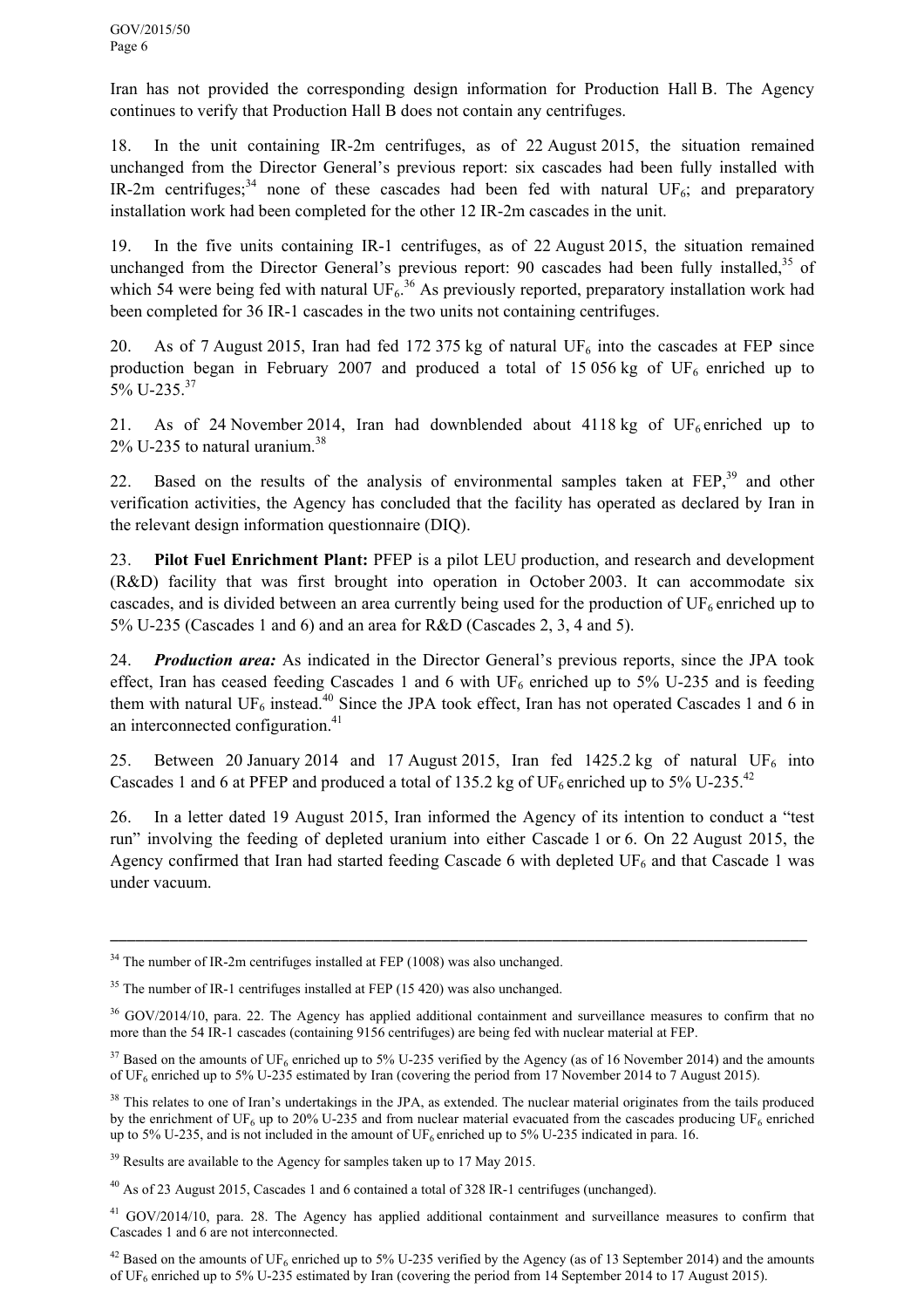27. *R&D area:* Since the Director General's previous report, Iran has been intermittently feeding natural  $UF_6$  into IR-1, IR-2m, IR-4 and IR-6 centrifuges, sometimes into single machines and sometimes into cascades of various sizes. The Agency has verified that one IR-5 centrifuge and one prototype IR-8 centrifuge<sup> $43$ </sup> are in place but without connections.<sup> $44$ </sup>

28. Between 18 May 2015 and 17 August 2015, a total of approximately 432.2 kg of natural UF<sub>6</sub> was fed into centrifuges in the R&D area, but no LEU was withdrawn as the product and the tails were recombined at the end of the process.

29. Based on the results of the analysis of environmental samples taken at  $PFEP<sub>1</sub><sup>45</sup>$  and other verification activities, the Agency has concluded that the facility has operated as declared by Iran in the relevant DIQ.

### **D.2. Fordow**

30. **Fordow Fuel Enrichment Plant:** FFEP is a centrifuge enrichment plant that is currently being used for the production of UF<sub>6</sub> enriched up to 5% U-235.<sup>46</sup> The facility, which was first brought into operation in 2011, was designed to contain up to 2976 centrifuges in 16 cascades, divided between Unit 1 and Unit 2. All of the centrifuges installed are IR-1 machines.

31. As previously reported, since the JPA took effect, Iran has ceased feeding  $UF<sub>6</sub>$  enriched up to 5% U-235 into the four cascades of Unit 2 previously used for this purpose and is feeding them with natural  $UF<sub>6</sub>$  instead. Iran has also not operated these cascades in an interconnected configuration throughout the same period.<sup>47</sup> As of 23 August 2015, none of the other 12 cascades in FFEP had been fed with  $\mathrm{UF_6}.^{48}$ 

32. As a result of the physical inventory verification (PIV) carried out by the Agency at FFEP between 24 January and 8 February 2015, the Agency verified, within measurement uncertainties normally associated with such a facility, the inventory of nuclear material as declared by Iran on 24 January 2015.<sup>49</sup>

33. Between 20 January 2014 and 8 August 2015, Iran fed 3680.2 kg of natural UF<sub>6</sub> into the cascades at FFEP and produced a total of 344.6 kg of  $UF_6$  enriched up to 5% U-235.<sup>50</sup>

34. Based on the results of the analysis of environmental samples taken at  $F F E P$ ,<sup>51</sup> and other verification activities, the Agency has concluded that the facility has operated as declared by Iran in the relevant DIQ.

<sup>43</sup> GOV/2014/58, footnote 33.

<sup>44</sup> On 23 August 2015, there were two IR-1 centrifuges, 11 IR-4 centrifuges, one IR-5 centrifuge, 8 IR-6 centrifuges, one IR-6s centrifuge and one prototype IR-8 centrifuge installed in Cascade 2; eight IR-1 centrifuges, ten IR-2m centrifuges, ten IR-4 centrifuges and seven IR-6 centrifuges installed in Cascade 3; 164 IR-4 centrifuges installed in Cascade 4; and 162 IR-2m centrifuges installed in Cascade 5.

<sup>&</sup>lt;sup>45</sup> Results are available to the Agency for samples taken up to 25 May 2015.

<sup>46</sup> GOV/2009/74, paras 7 and 14; GOV/2012/9, para. 24. Iran has provided the Agency with an initial DIQ and three revised DIQs with different stated purposes for FFEP. In light of the difference between the original stated purpose of the facility and the purpose for which it is now being used, additional information from Iran is still required.

 $47$  GOV/2014/10, para. 36. The Agency has applied additional containment and surveillance measures at FFEP to confirm that only the four IR-1 cascades are used to enrich  $UF<sub>6</sub>$  and that they are not interconnected.

<sup>48</sup> The number of centrifuges installed at FFEP (2710) was also unchanged.

<sup>49</sup> GOV/2015/15, para. 32.

 $50$  Based on the amounts of UF<sub>6</sub> enriched up to 5% U-235 verified by the Agency (as of 24 January 2015) and the amounts of UF<sub>6</sub> enriched up to 5% U-235 estimated by Iran (covering the period from 25 January 2015 to 8 August 2015).

<sup>&</sup>lt;sup>51</sup> Results are available to the Agency for samples taken up to 8 April 2015.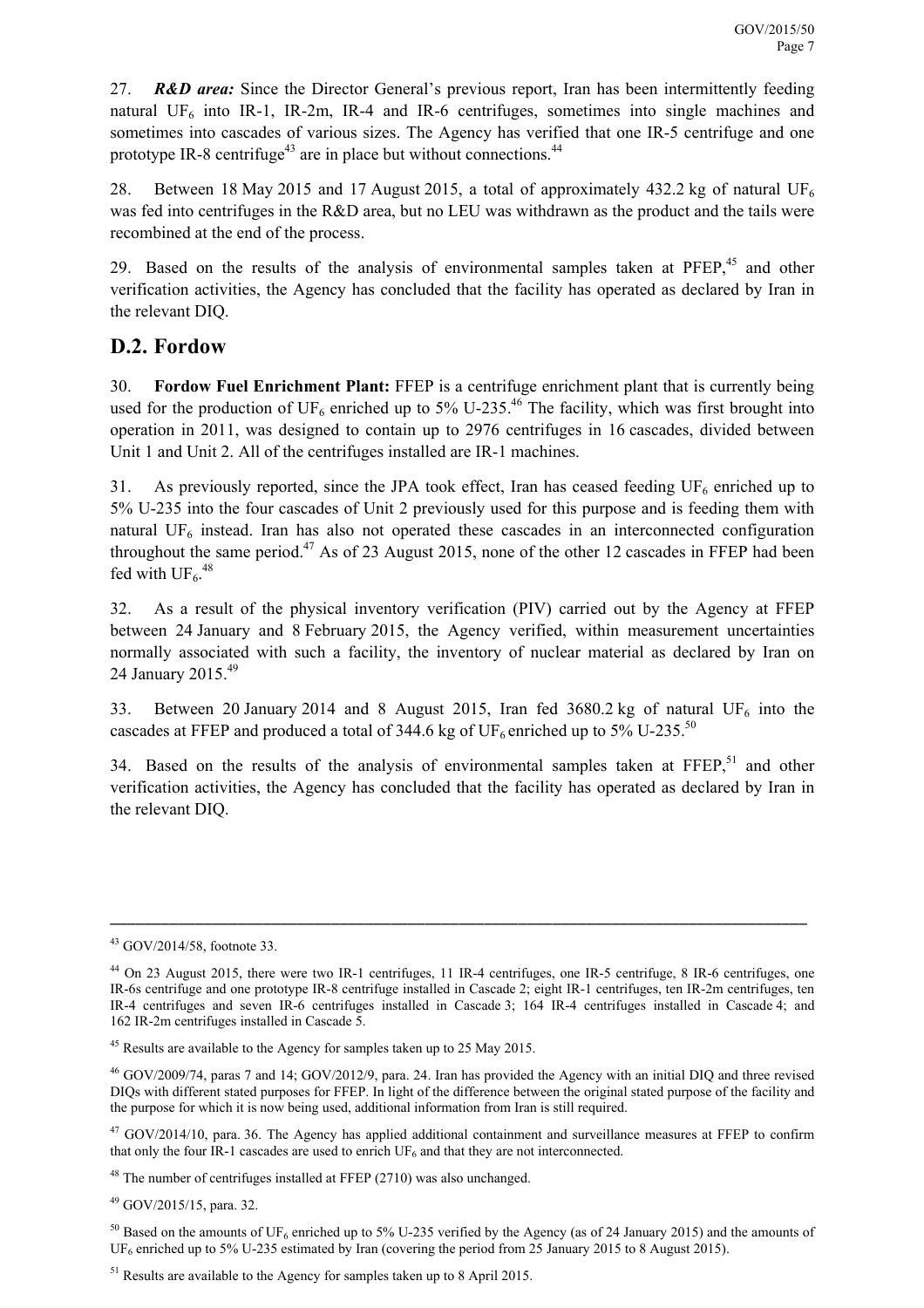### **D.3. Other Enrichment Related Activities**

35. Iran continues to provide the Agency with regular managed access to centrifuge assembly workshops, centrifuge rotor production workshops and storage facilities.<sup>52</sup> Such access, as well as associated mutually agreed information, was also provided by Iran pursuant to one of the practical measures agreed in relation to the Framework for Cooperation (see Annex I). As part of this managed access, Iran has also provided the Agency with an inventory of centrifuge rotor assemblies to be used to replace those centrifuges that fail. The Agency has analysed the information provided by Iran and, upon request, has received additional clarifications. Based on analysis of all the information provided by Iran, as well as the managed access and other verification activities carried out by the Agency, the Agency can confirm that, since the JPA took effect, centrifuge rotor manufacturing and assembly are consistent with Iran's replacement programme for failed centrifuges.<sup>53</sup>

# **E. Reprocessing Activities**

36. Iran is required, pursuant to the relevant resolutions of the Board of Governors and the Security Council,<sup>54</sup> to suspend its reprocessing activities, including R&D.<sup>55</sup> As previously reported, Iran stated in January 2014 that "during the first step time-bound (six months), Iran will not engage in stages of reprocessing activities, or construction of a facility capable of reprocessing".56 In a letter to the Agency dated 27 August 2014, Iran indicated that this "voluntary measure" had been extended in line with the extension of the JPA. $57$ 

37. The Agency has continued to monitor the use of hot cells at the Tehran Research Reactor  $(TRR)^{58}$  and the Molybdenum, Iodine and Xenon Radioisotope Production (MIX) Facility.<sup>59</sup> The Agency carried out a PIV and a design information verification (DIV) at TRR on 18 August 2015, and a DIV at the MIX Facility on 19 August 2015. The Agency can confirm that there are no ongoing reprocessing related activities with respect to TRR, the MIX Facility and the other facilities to which the Agency has access in Iran.

# **F. Heavy Water Related Projects**

38. Iran is required, pursuant to the relevant resolutions of the Board of Governors and the Security Council, $60$  to suspend work on all heavy water related projects. $61$  Since the JPA took effect, Iran has

 $52$  This relates to one of Iran's undertakings in the JPA.

<sup>53</sup> This relates to one of Iran's undertakings in the JPA.

<sup>&</sup>lt;sup>54</sup> Security Council resolution 2231 (2015) provided that the resolutions listed in footnote 2 shall terminate in accordance with the terms of resolution 2231.

<sup>55</sup> GOV/2013/56, footnote 28.

<sup>56</sup> This relates to one of Iran's undertakings in the JPA.

 $57$  As further extended (see footnote 13).

<sup>&</sup>lt;sup>58</sup> The TRR is a 5 MW reactor which operates with 20% U-235 enriched fuel and is used for the irradiation of different types of targets and for research and training purposes.

<sup>&</sup>lt;sup>59</sup> The MIX Facility is a hot cell complex for the separation of radiopharmaceutical isotopes from targets, including uranium, irradiated at TRR.

<sup>&</sup>lt;sup>60</sup> Security Council resolution 2231 (2015) provided that the resolutions listed in footnote 2 shall terminate in accordance with the terms of resolution 2231.

<sup>61</sup> GOV/2013/56, footnote 32.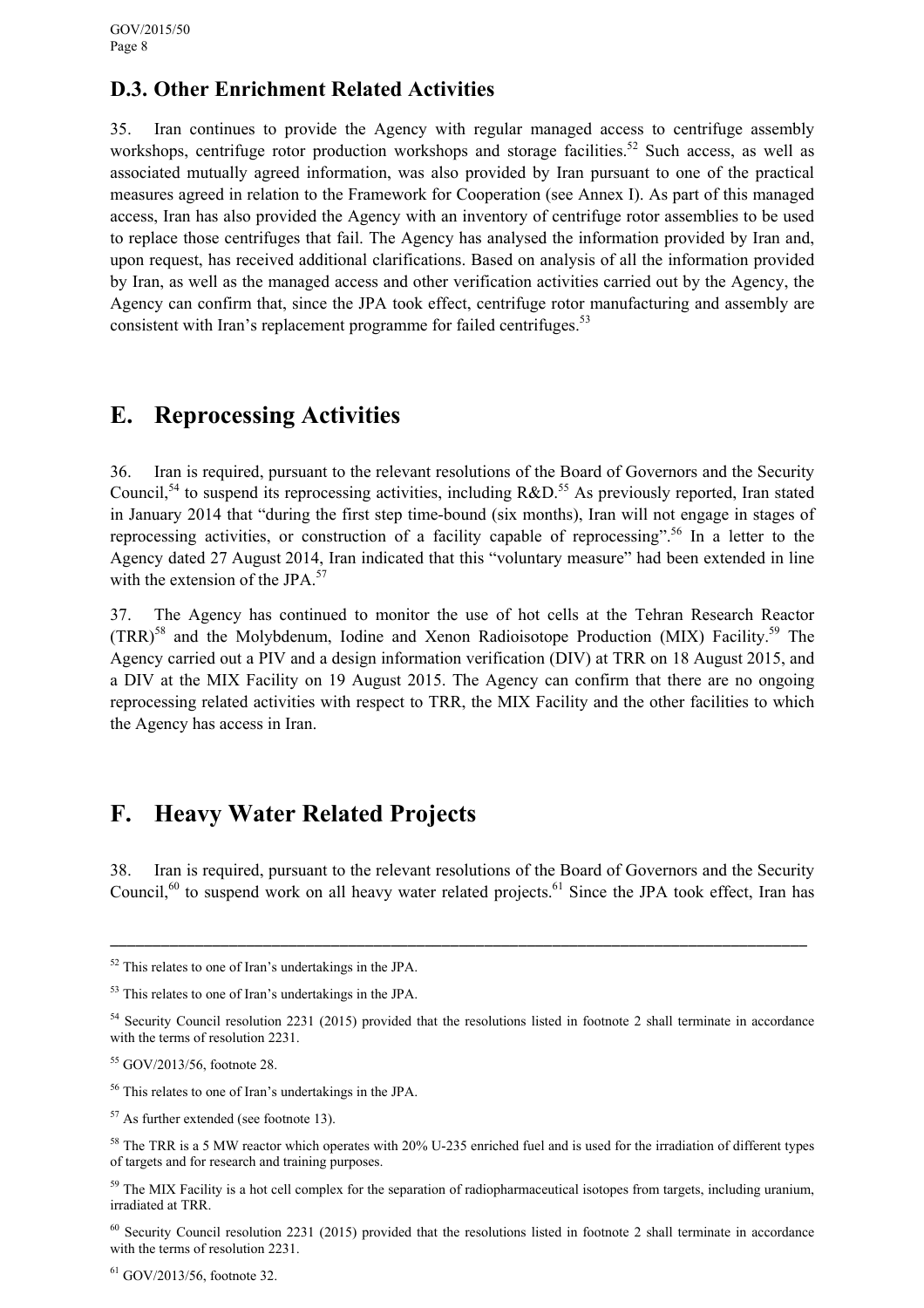neither installed any major components at the IR-40 Reactor nor produced nuclear fuel assemblies for the IR-40 Reactor at the Fuel Manufacturing Plant (FMP).

39. **IR-40 Reactor:** The IR-40 Reactor, which is under Agency safeguards, is a 40 MW heavy water moderated research reactor designed to contain 150 fuel assemblies containing natural uranium in the form of  $UO<sub>2</sub>$ .

40. On 17 August 2015, the Agency carried out a DIV at the IR-40 Reactor and observed that, since the Director General's previous report, none of the reactor's remaining major components had been installed.<sup>62</sup> As previously reported, pursuant to one of the practical measures agreed in relation to the Framework for Cooperation, Iran concluded with the Agency a safeguards approach for the IR-40 Reactor in August 2014.<sup>63</sup>

41. **Heavy Water Production Plant:** The Heavy Water Production Plant (HWPP) is a facility for the production of heavy water with a design capacity to produce 16 tonnes of reactor-grade heavy water per year.

42. As previously reported, although the HWPP is not under Agency safeguards, the plant was subject to managed access by the Agency on 8 December 2013.<sup>64</sup> During the managed access, Iran also provided the Agency with mutually agreed relevant information. In addition, access to the heavy water storage location at the Uranium Conversion Facility (UCF) at Esfahan in February 2014 enabled the Agency to characterize the heavy water.<sup>65</sup>

# **G. Uranium Conversion and Fuel Fabrication**

43. Iran is conducting a number of uranium conversion and fuel fabrication activities at UCF, the Enriched UO<sub>2</sub> Powder Plant (EUPP), FMP and the Fuel Plate Fabrication Plant (FPFP) at Esfahan, as indicated below, which are in contravention of its obligations to suspend all enrichment related activities and heavy water related projects, $66$  notwithstanding that the facilities are under Agency safeguards.

44. Since Iran began conversion and fuel fabrication at its declared facilities, it has, inter alia:

- Produced 550 tonnes of natural UF<sub>6</sub> at UCF, of which 185 tonnes have been transferred to FEP.
- Produced 13.8 tonnes of natural uranium in the form of  $UO<sub>2</sub>$  at UCF, of which 13.2 tonnes have been transferred to FMP.
- Transferred 6334 kg of natural UF<sub>6</sub> to EUPP. In addition, 6560 kg of UF<sub>6</sub> enriched up to 5% U-235 have been transferred from FEP to EUPP.
- Fed into the conversion process at EUPP 4304 kg of  $UF_6$  enriched up to 5% U-235.

\_\_\_\_\_\_\_\_\_\_\_\_\_\_\_\_\_\_\_\_\_\_\_\_\_\_\_\_\_\_\_\_\_\_\_\_\_\_\_\_\_\_\_\_\_\_\_\_\_\_\_\_\_\_\_\_\_\_\_\_\_\_\_\_\_\_\_\_\_\_\_\_\_\_\_\_\_\_\_\_\_\_

Fed into the R&D conversion process at UCF 53 kg of UF<sub>6</sub> enriched to 3.34% U-235 and produced 24 kg of uranium in the form of  $UO_2$ .<sup>67</sup>

 $62$  GOV/2013/56, para. 34.

<sup>63</sup> GOV/2014/43, para. 46.

 $64$  GOV/2014/10, para. 13.

<sup>65</sup> GOV/2013/56, para. 39.

<sup>&</sup>lt;sup>66</sup> Security Council resolution 2231 (2015) provided that the resolutions listed in footnote 2 shall terminate in accordance with the terms of resolution 2231.

 $67$  GOV/2012/55, para. 35.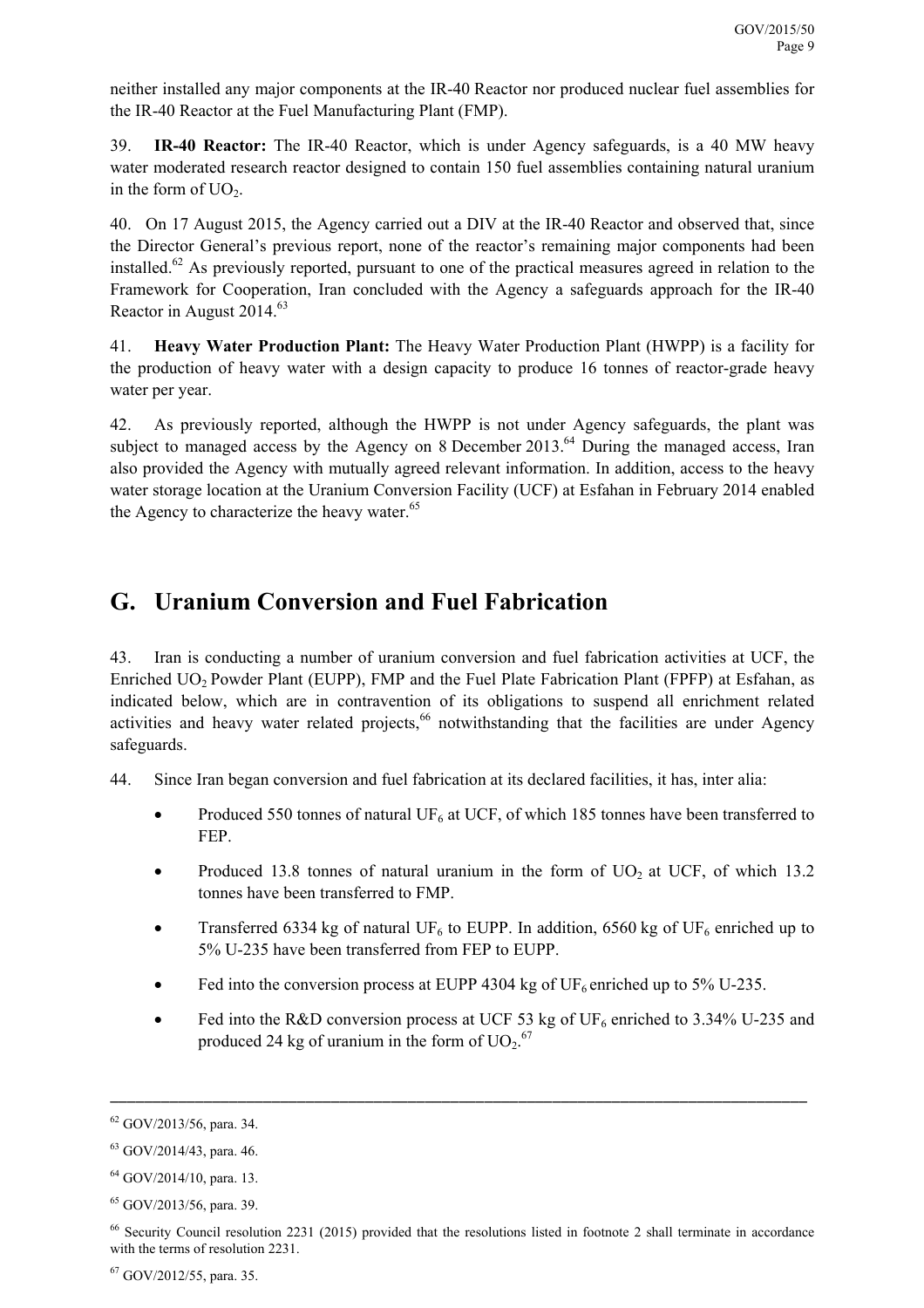- Fed into the conversion process at FPFP 337.2 kg of UF<sub>6</sub> enriched up to 20% U-235 and produced 162.8 kg of uranium in the form of  $U_3O_8$ .<sup>68</sup>
- Used 121.8 kg of uranium in the form of  $U_3O_8$  produced at FPFP for the manufacture of fuel items for TRR.

45. **Uranium Conversion Facility:** UCF is a conversion facility for the production of both natural  $UF<sub>6</sub>$  and natural UO<sub>2</sub> from uranium ore concentrate (UOC). It is planned that UCF will also produce  $UF_4$  from depleted UF<sub>6</sub>, and uranium metal ingots from natural and depleted UF<sub>4</sub>.

46. Since January 2014, Iran has neither produced natural uranium in the form of  $UO<sub>2</sub>$  through the conversion of UOC at UCF, nor has it transferred any natural uranium in the form of  $UO<sub>2</sub>$  from UCF to FMP.

47. As previously reported, Iran is conducting R&D activities at UCF on the recovery of uranium from liquid and solid scrap resulting from conversion activities at UCF. On 13 June 2015, the Agency observed that the recovery of uranium from such liquid scrap was ongoing.

48. Between 13 and 17 June 2015, the Agency carried out a PIV at UCF to verify the inventory as declared by Iran on 12 June 2015. The results of the PIV are currently being evaluated by the Agency.

49. **Enriched UO<sub>2</sub> Powder Plant:** EUPP is a facility for the conversion of UF<sub>6</sub> enriched up to 5% U-235 into  $UO_2$  powder.<sup>69</sup> As previously reported, Iran began commissioning the facility in May 2014 using natural uranium. As part of the commissioning, as of 17 August 2015, Iran had fed a total of 6319 kg of natural UF<sub>6</sub> into the conversion process and produced 1828.8 kg of uranium in the form of  $UO<sub>2</sub>$ . Since the plant began operations in July 2014, as of 17 August 2015, Iran had fed 4304 kg of UF<sub>6</sub> enriched up to 5% U-235 into the conversion process for the production of UO<sub>2</sub> and produced 465.8 kg of uranium in the form of  $UO<sub>2</sub>$ .

50. The Agency is still evaluating the results of the PIV that it carried out at EUPP between 4 and 6 April 2015.

51. **Fuel Manufacturing Plant:** FMP is a facility for the fabrication of nuclear fuel assemblies for power and research reactors (see Annex IV).

52. In a letter dated 21 February 2015, Iran informed the Agency of its intention to conduct a "sinterability test on UO<sub>2</sub> sample powder" (enriched and natural)<sup>70</sup> in the form of "VVER-type UO<sub>2</sub> pellets", which it would produce for this purpose. As of 17 August 2015, the Agency verified that the production of samples of LEU VVER-type UO<sub>2</sub> pellets was ongoing.

53. On 18 August 2015, the Agency carried out an inspection and a DIV at FMP and verified that Iran had continued its cessation of production of nuclear fuel assemblies using natural  $UO<sub>2</sub>$  for the IR-40 Reactor and that all of the fuel assemblies that had been produced previously remained at FMP.

54. **Fuel Plate Fabrication Plant:** FPFP is a facility for the conversion of  $UF_6$  enriched up to 20% U-235 into  $U_3O_8$  and the manufacture of fuel assemblies made of fuel plates containing  $U_3O_8$ (see Annex IV).

55. As previously reported, Iran stated in January 2014 that "during the first step of time-bound (six months), Iran declares that there is no reconversion line to reconvert uranium oxide enriched up to 20% U-235 back into UF<sub>6</sub> enriched up to 20% U-235".<sup>71</sup> In a letter to the Agency dated 27 August 2014, Iran indicated that this "voluntary measure" had been extended in line with the extension of the JPA.<sup>72</sup> Between 15 and 19 August 2015, the Agency carried out an inspection and a

<sup>68</sup> Unchanged since the Director General's previous report.

 $69$  GOV/2013/40, para, 45.

<sup>70</sup> Such tests are conducted for quality control purposes.

 $71$  This relates to one of Iran's undertakings in the JPA.

 $72$  As further extended (see footnote 13).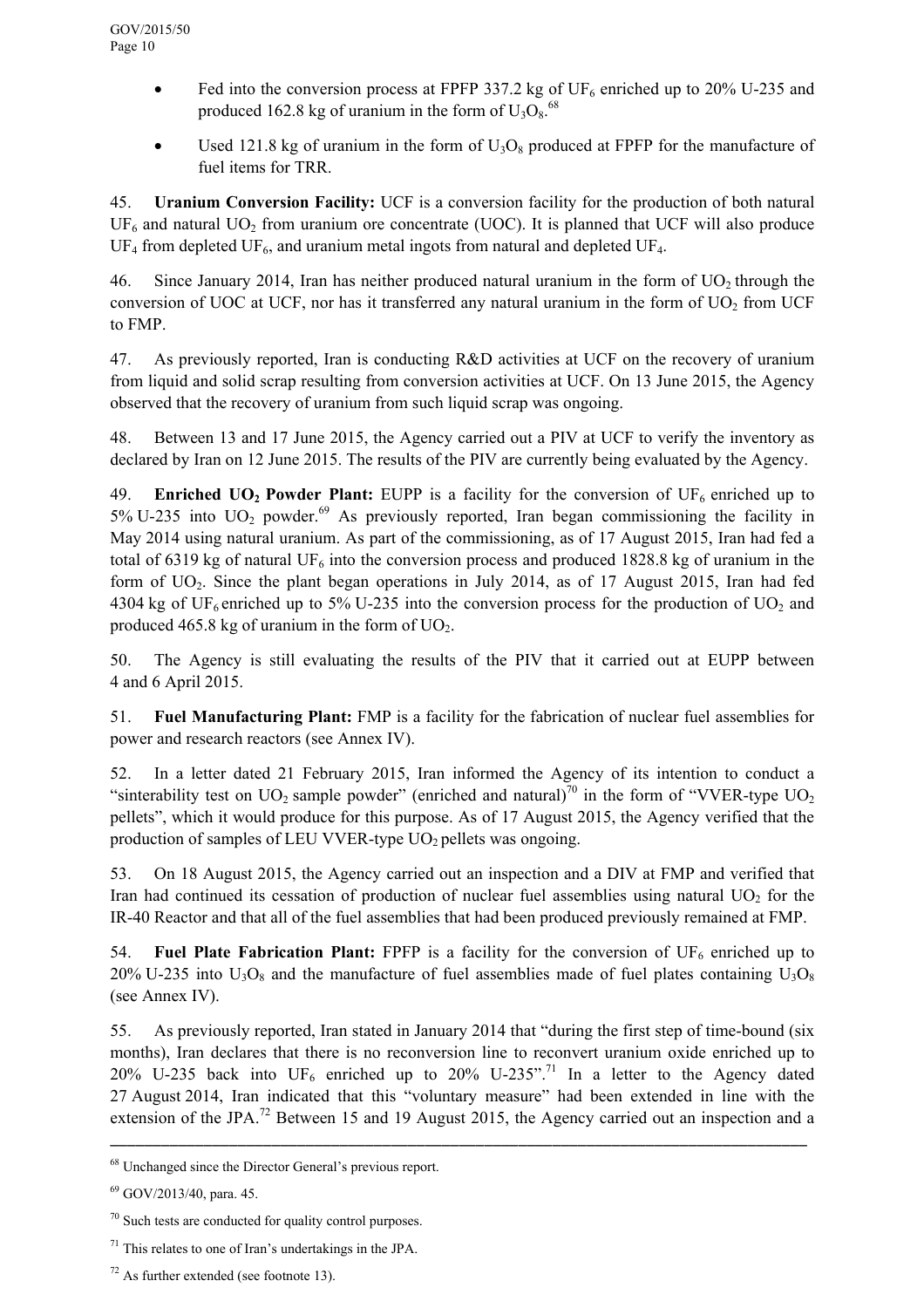DIV at FPFP during which it confirmed that there was no process line at the plant for the reconversion of uranium oxide into  $UF_6$ .

56. As previously reported, Iran has fed a total of  $337.2 \text{ kg}$  of UF<sub>6</sub> enriched up to  $20\%$  U-235 (227.6 kg of uranium) into the conversion process of FPFP. As of 19 August 2015, Iran had produced 162.8 kg of uranium in the form of  $U_3O_8$  and generated solid and liquid scrap containing 55.4 kg of uranium. The remainder of the uranium that was fed into the process remains in the process and in waste. Of the 162.8 kg of uranium in the form of  $U_3O_8$ , Iran has used 121.8 kg to manufacture fuel items for TRR and generated 31 kg of solid scrap.

57. On 16 August 2015, the Agency observed that the process lines for the recovery of uranium from solid and liquid scrap at FPFP had yet to commence operation and that Iran was continuing to conduct R&D activities related to the recovery of uranium from solid scrap.

58. The Agency has verified that, as of 19 August 2015, Iran had produced at FPFP one experimental fuel assembly and 37 TRR-type fuel assemblies. Thirty of these fuel assemblies, including the experimental assembly, had been transferred to TRR.

# **H. Possible Military Dimensions**

59. Previous reports by the Director General have identified outstanding issues related to possible military dimensions to Iran's nuclear programme and actions required of Iran to resolve these.<sup>73</sup> The Agency has concerns about the possible existence in Iran of undisclosed nuclear related activities involving military related organizations, including activities related to the development of a nuclear payload for a missile. Iran is required to cooperate fully with the Agency on all outstanding issues, particularly those which give rise to concerns about the possible military dimensions to Iran's nuclear programme, including by providing access without delay to all sites, equipment, persons and documents requested by the Agency.<sup>74,75</sup>

60. The annex to the Director General's November 2011 report (GOV/2011/65) provided a detailed analysis of the information available to the Agency at that time, indicating that Iran had carried out activities that are relevant to the development of a nuclear explosive device. This information is assessed by the Agency to be, overall, credible.<sup>76</sup> The Agency obtained more information after November 2011 that further corroborated the analysis contained in that Annex.

61. In February 2012, Iran dismissed the Agency's concerns, largely on the grounds that Iran considered them to be based on unfounded allegations, $^{77}$  and in August 2014, Iran stated that "most of the issues" in the annex to  $GOV/2011/65$  were "mere allegations and do not merit consideration".<sup>78</sup>

62. As indicated above (para. 7), on 14 July 2015, the Agency and Iran agreed on a Road-map for the clarification of past and present outstanding issues regarding Iran's nuclear programme, as set out in the annex to the Director General's report of November 2011 (GOV/2011/65). As agreed in the Road-map, on 15 August 2015, Iran provided to the Agency its explanations in writing and related documents, on past and present outstanding issues. The Agency is reviewing this information.

<sup>73</sup> For example: GOV/2011/65, paras 38–45 and Annex; GOV/2011/29, para. 35; GOV/2011/7, Attachment; GOV/2010/10, paras 40–45; GOV/2009/55, paras 18–25; GOV/2008/38, paras 14–21; GOV/2008/15, paras 14–25 and Annex; GOV/2008/4, paras 35–42.

<sup>74</sup> Security Council resolution 1929, paras 2 and 3.

<sup>&</sup>lt;sup>75</sup> Security Council resolution 2231 (2015) provided that the resolutions listed in footnote 2 shall terminate in accordance with the terms of resolution 2231.

<sup>76</sup> GOV/2011/65, Annex, Section B.

<sup>77</sup> GOV/2012/9, para. 8.

 $78$  GOV/2014/43, para. 64.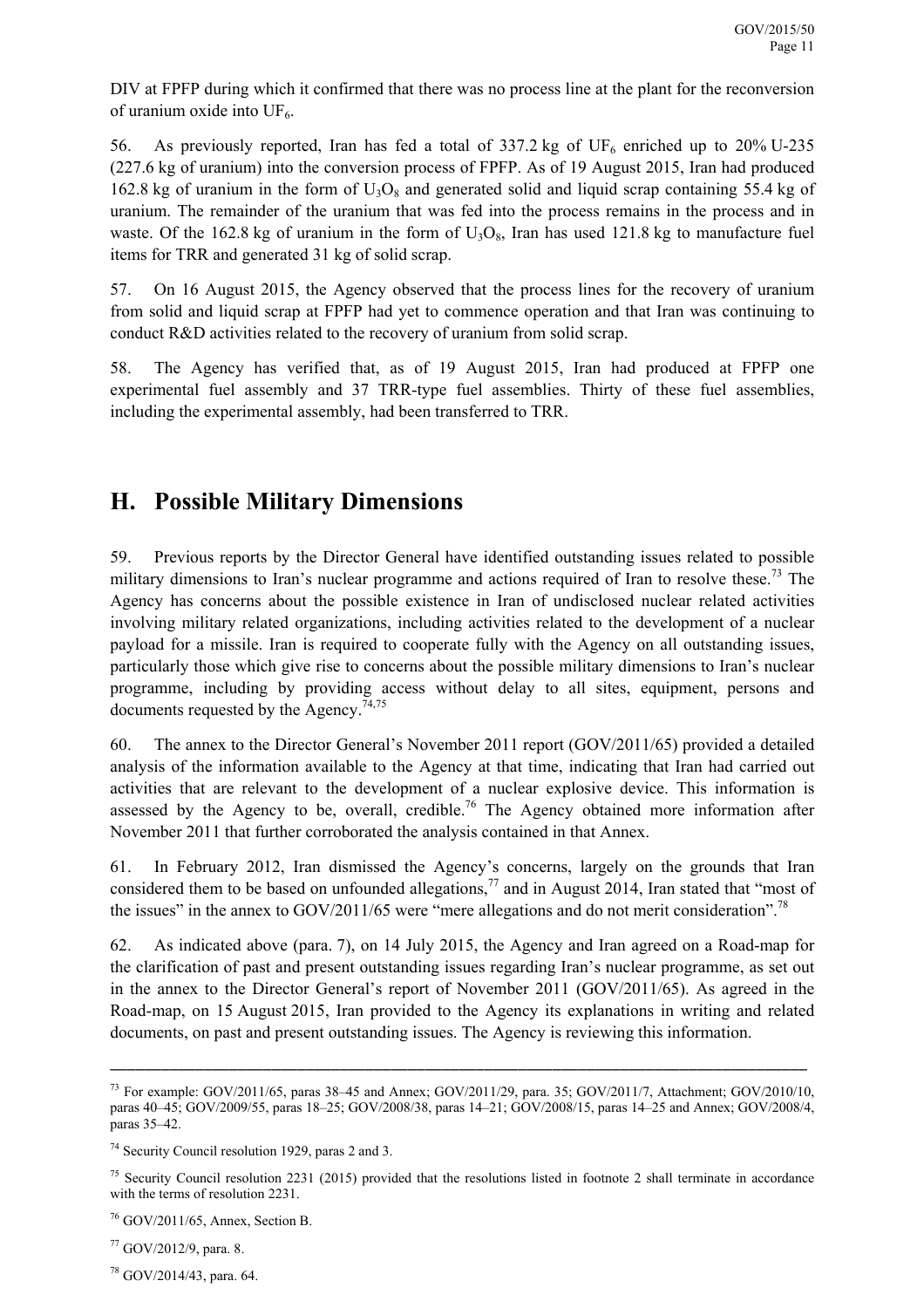63. Since the Director General's previous report, at a particular location at the Parchin site, the Agency has continued to observe, through satellite imagery, the presence of vehicles, equipment and probable construction materials.79 In addition, a small extension to an existing building appears to have been constructed.<sup>80</sup> As previously reported, the activities that have taken place at this location since February 2012 are likely to have undermined the Agency's ability to conduct effective verification.81 Full and timely implementation of the relevant parts of the Road-map is essential to clarify issues relating to this location at Parchin.<sup>82</sup>

# **I. Design Information**

64. Under the terms of its Safeguards Agreement and relevant resolutions of the Board of Governors and the Security Council,<sup>83</sup> Iran is required to implement the provisions of the modified Code 3.1 of the Subsidiary Arrangements General Part concerning the early provision of design information.84,85 Under the JCPOA, Iran has agreed to notify the Agency that it will "fully implement" the modified Code 3.1 "as long as the Safeguards Agreement remains in force".<sup>86</sup>

# **J. Additional Protocol**

65. Under the terms of its Safeguards Agreement and relevant resolutions of the Board of Governors and the Security Council,  $87$  Iran is required to implement the Additional Protocol.<sup>88</sup> Under the JCPOA, Iran "will notify the IAEA of provisional application of the Additional Protocol to its Safeguards Agreement in accordance with Article 17(b) of the Additional Protocol pending its entry into force, and subsequently seek ratification and entry into force, consistent with the respective roles of the President and the Majlis (Parliament)".<sup>89</sup>

\_\_\_\_\_\_\_\_\_\_\_\_\_\_\_\_\_\_\_\_\_\_\_\_\_\_\_\_\_\_\_\_\_\_\_\_\_\_\_\_\_\_\_\_\_\_\_\_\_\_\_\_\_\_\_\_\_\_\_\_\_\_\_\_\_\_\_\_\_\_\_\_\_\_\_\_\_\_\_\_\_\_

89 JCPOA, Annex I, Section L, para. 64.

<sup>&</sup>lt;sup>79</sup> The Agency has information provided by Member States indicating that Iran had constructed a large explosives containment vessel (chamber) at this location in which to conduct hydrodynamic experiments. Such experiments would be strong indicators of possible nuclear weapon development (GOV/2011/65, Annex, paras 49–51).

<sup>&</sup>lt;sup>80</sup> The building referred to here is not the building housing the containment vessel (chamber building) (GOV/2013/6, para. 51).

<sup>&</sup>lt;sup>81</sup> For a list of the most significant developments observed by the Agency at this location between February 2012 and the publication of the Director General's May 2013 report, see GOV/2012/55, para. 44; GOV/2013/6, para. 52; and GOV/2013/27, para. 55. Further developments were reported in the Director General's reports of May 2014 (GOV/2014/28, para. 59), September 2014 (GOV/2014/43, para. 67), and November 2014 (GOV/2014/58, para. 59).

<sup>82</sup> GOV/2011/65, Annex, Section C; GOV/2012/23, para. 5.

<sup>&</sup>lt;sup>83</sup> Security Council resolution 2231 (2015) provided that the resolutions listed in footnote 2 shall terminate in accordance with the terms of resolution 2231.

<sup>&</sup>lt;sup>84</sup> In a letter dated 29 March 2007, Iran informed the Agency that it had suspended implementation of the modified Code 3.1 of the Subsidiary Arrangements to its Safeguards Agreement (GOV/INF/2007/8). In accordance with Article 39 of Iran's Safeguards Agreement, agreed Subsidiary Arrangements cannot be changed unilaterally; nor is there a mechanism in the Safeguards Agreement for the suspension of provisions agreed to in the Subsidiary Arrangements. Therefore, the modified Code 3.1, as agreed to by Iran in 2003, remains in force. Iran is further bound by para. 5 of Security Council resolution 1929 (2010).

<sup>85</sup> See GOV/2015/15, para. 65.

<sup>86</sup> JCPOA, Annex I, Section L, para. 65.

 $87$  Security Council resolution 2231 (2015) provided that the resolutions listed in footnote 2 shall terminate in accordance with the terms of resolution 2231.

<sup>&</sup>lt;sup>88</sup> Iran's Additional Protocol was approved by the Board of Governors on 21 November 2003 and signed by Iran on 18 December 2003, although it has not been brought into force. Iran provisionally implemented its Additional Protocol between December 2003 and February 2006.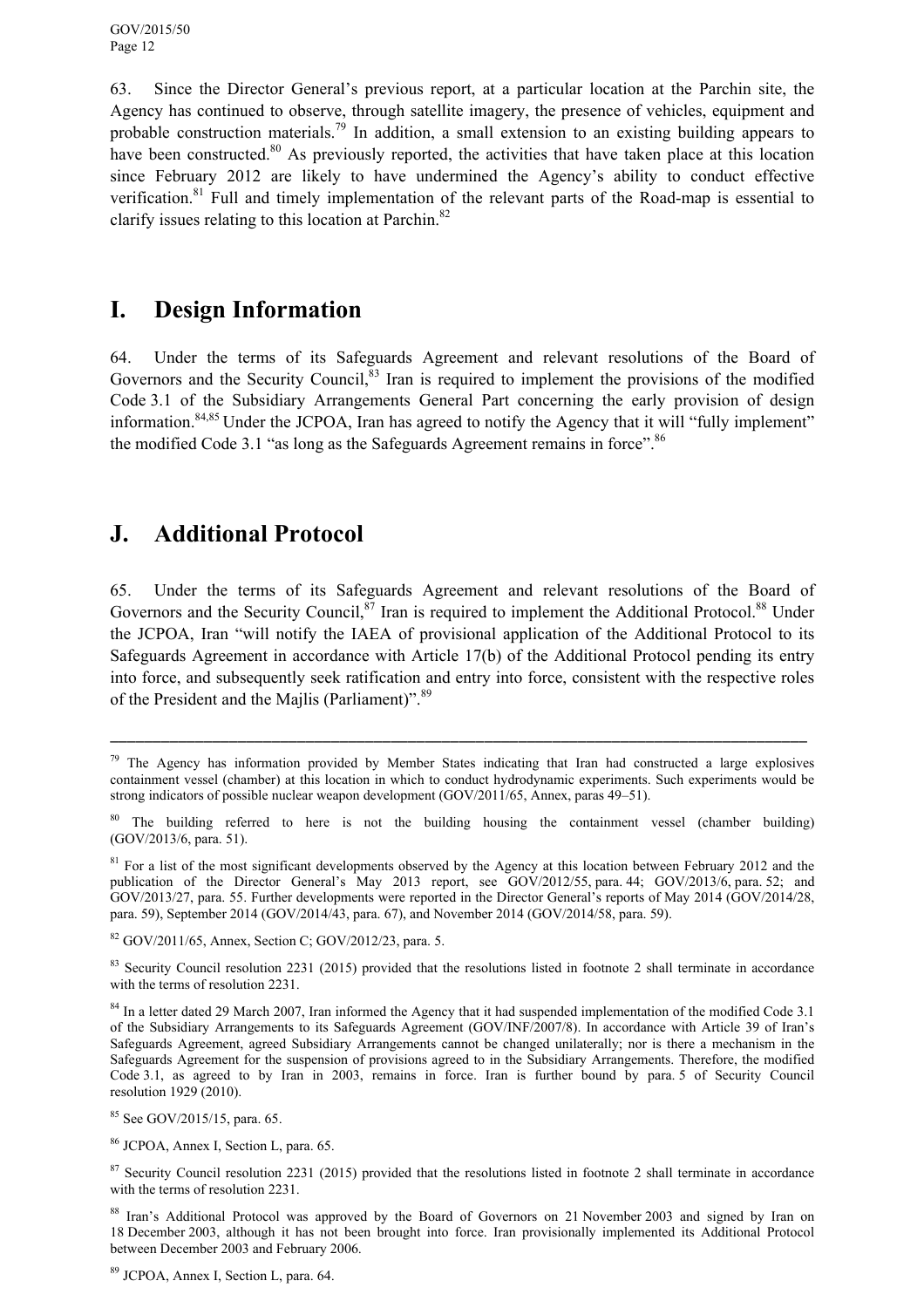66. Implementation of the Additional Protocol by Iran is an essential prerequisite for the Agency to be able to reach a position where it could provide credible assurance about the absence of undeclared nuclear material and activities in Iran.

# **K. Other Matters**

67. On 18 August 2015, the Agency confirmed that 21 fuel assemblies, which had been produced in Iran and which contain uranium that was enriched in Iran up to 20% U-235, were in the core of TRR.<sup>90</sup> On the same date, the Agency observed that the Mini IR-40 prototype fuel assembly was in the storage pool. $91$ 

68. As of 19 August 2015, the Agency confirmed that one fuel plate (the same one as indicated in the Director General's previous reports), containing a mixture of  $U_3O_8$  (enriched up to 20% U-235) and aluminium, remained at the MIX facility, having been transferred from FPFP, and was being used for R&D activities aimed at optimizing the production of  $\frac{99}{3}$ Mo,  $\frac{133}{3}$ Xe and  $\frac{131}{3}$  isotopes.<sup>92</sup>

69. On 11 and 12 July 2015, the Agency conducted an inspection and a DIV at the Bushehr Nuclear Power Plant, at which time the reactor was operating at 100% of its nominal power.

# **L. Summary**

70. While the Agency continues to verify the non-diversion of declared nuclear material at the nuclear facilities and LOFs declared by Iran under its Safeguards Agreement, the Agency is not in a position to provide credible assurance about the absence of undeclared nuclear material and activities in Iran, and therefore to conclude that all nuclear material in Iran is in peaceful activities.<sup>93</sup>

71. On 14 July 2015, the Director General and the Vice-President of Iran and President of the Atomic Energy Organization of Iran, HE Mr Ali Akbar Salehi, signed a Road-map aimed at the resolution, by the end of 2015, of all past and present outstanding issues.

72. On the same date, the E3/EU+3 and Iran agreed the JCPOA and, on 20 July 2015, the United Nations Security Council adopted resolution 2231 (2015), which, inter alia, requested the Director General to "undertake the necessary verification and monitoring of Iran's nuclear related commitments for the full duration of those commitments under the JCPOA".

73. On 25 August 2015, the Board of Governors, inter alia, authorized the Director General to implement the necessary verification and monitoring of Iran's nuclear-related commitments as set out in the JCPOA, subject to the availability of funds and consistent with the Agency's standard safeguards practices.

74. Iran has provided to the Agency its explanations in writing and related documents, on past and present outstanding issues. The Agency is reviewing this information. The Director General will

 $90$  On 18 August 2015, the core of TRR comprised a total of 33 fuel assemblies.

 $91$  GOV/2013/40, para. 64.

<sup>92</sup> GOV/2013/40, para. 65.

<sup>&</sup>lt;sup>93</sup> The Board of Governors has confirmed on numerous occasions, since as early as 1992, that para. 2 of INFCIRC/153 (Corr.), which corresponds to Article 2 of Iran's Safeguards Agreement, authorizes and requires the Agency to seek to verify both the non-diversion of nuclear material from declared activities (i.e. correctness) and the absence of undeclared nuclear activities in the State (i.e. completeness) (see, for example, GOV/OR.864, para. 49 and GOV/OR.865, paras 53–54).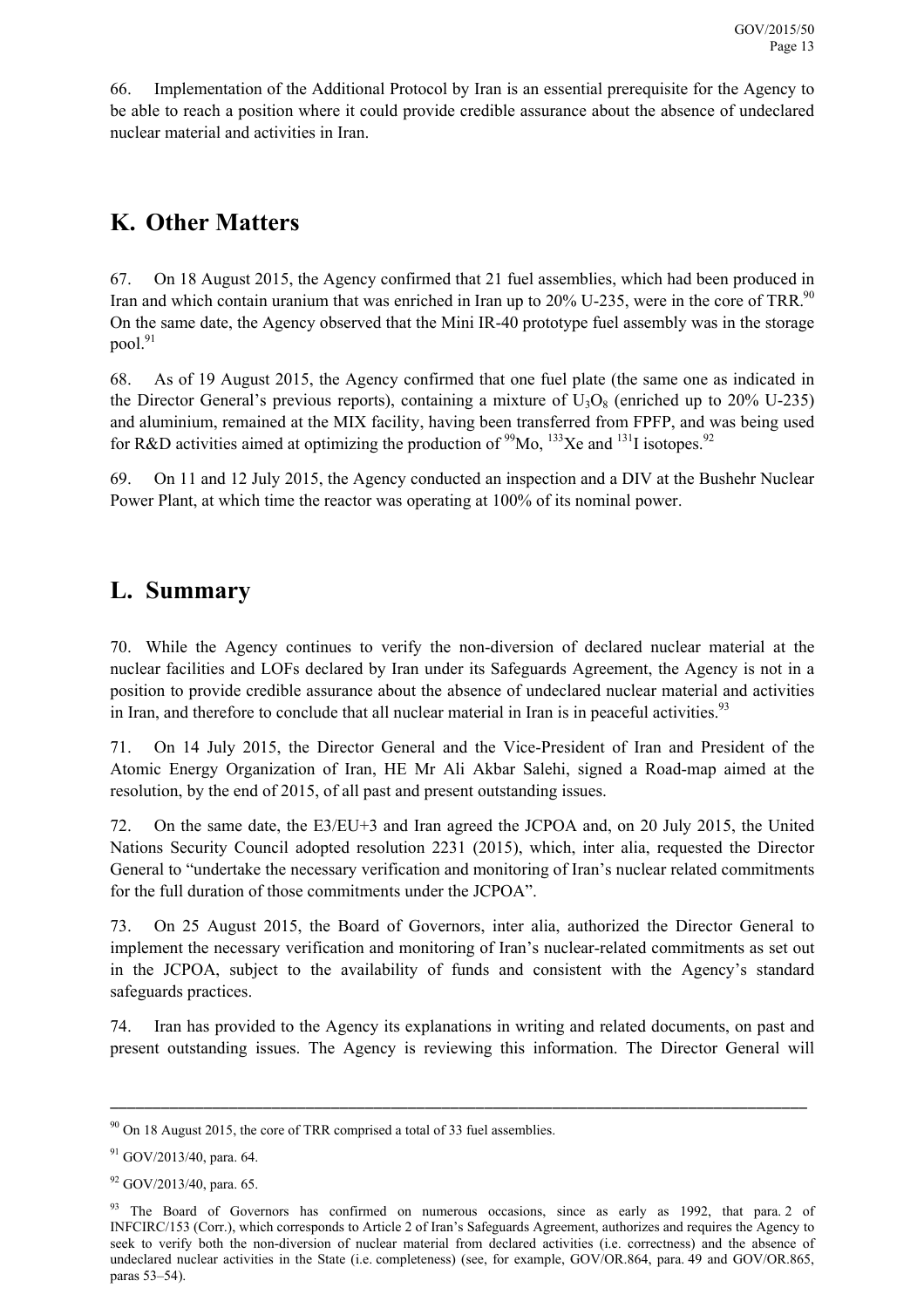provide, for action by the Board of Governors, the final assessment on the resolution of all past and present outstanding issues by 15 December 2015.

75. The Agency continues to undertake monitoring and verification in relation to the nuclear related measures set out in the JPA, as further extended.

76. The Director General will continue to report as appropriate.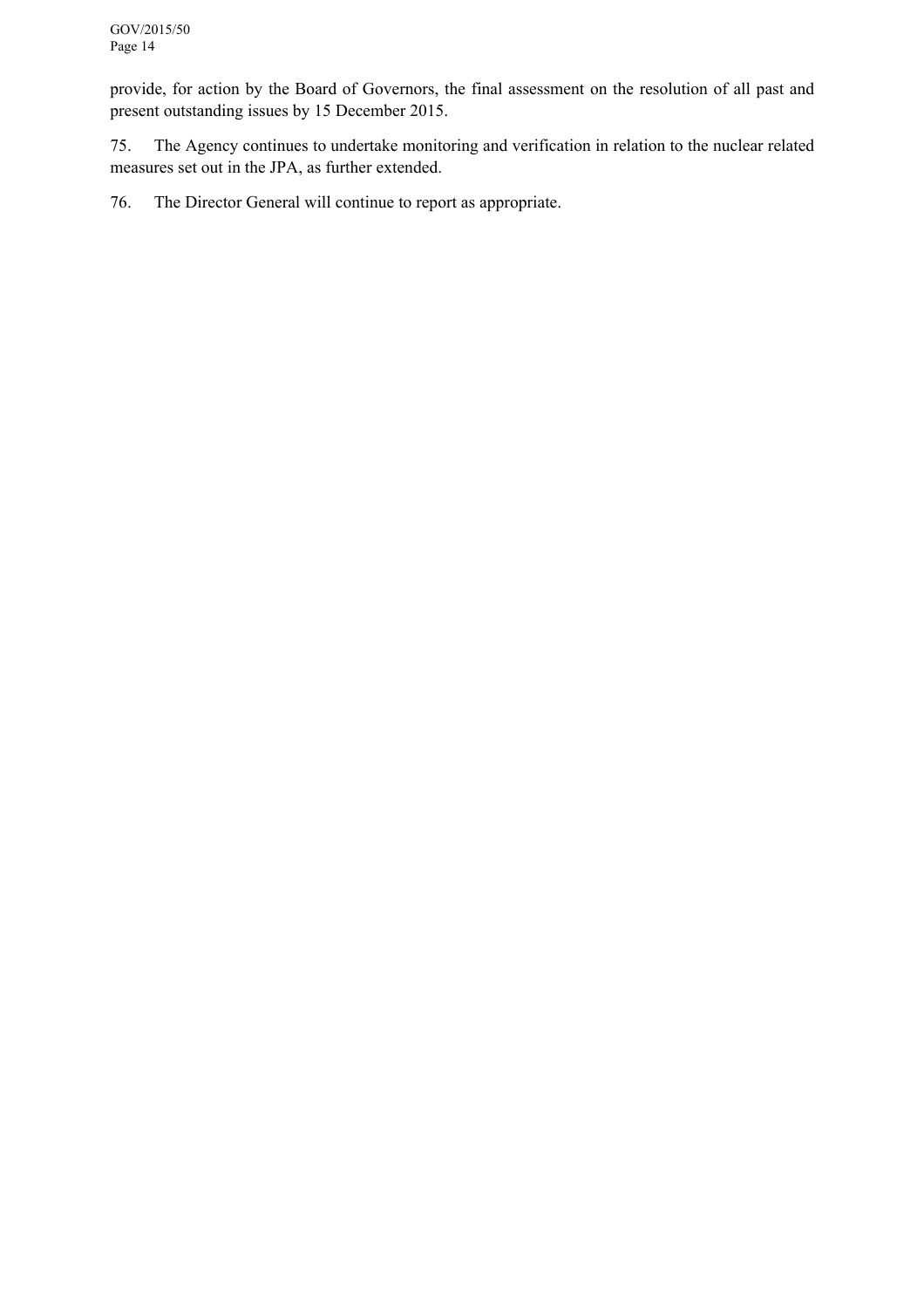### **Annex I**

### **Practical Measures agreed by the Agency and Iran, for implementation by Iran, in relation to the Framework for Cooperation between November 2013 and May 2014**

### **FIRST STEP: Six (Initial) Practical Measures, agreed on 11 November 2013**

- 1. Providing mutually agreed relevant information and managed access to the Gchine mine in Bandar Abbas.
- 2. Providing mutually agreed relevant information and managed access to the Heavy Water Production Plant.
- 3. Providing information on new research reactors.
- 4. Providing information with regard to the identification of 16 sites designated for the construction of nuclear power plants.
- 5. Clarification of the announcement made by Iran regarding additional enrichment facilities.
- 6. Further clarification of the announcement made by Iran with respect to laser enrichment technology.

### **SECOND STEP: Seven Practical Measures, agreed on 9 February 2014**

- 1. Providing mutually agreed relevant information and managed access to the Saghand mine in Yazd.
- 2. Providing mutually agreed relevant information and managed access to the Ardakan concentration plant.
- 3. Submission of an updated Design Information Questionnaire (DIQ) for the IR-40 Reactor.
- 4. Taking steps to agree with the Agency on the conclusion of a Safeguards Approach for the IR-40 Reactor.
- 5. Providing mutually agreed relevant information and arranging for a technical visit to Lashkar Ab'ad Laser Centre.
- 6. Providing information on source material, which has not reached the composition and purity suitable for fuel fabrication or for being isotopically enriched, including imports of such material and on Iran's extraction of uranium from phosphates.
- 7. Providing information and explanations for the Agency to assess Iran's stated need or application for the development of Exploding Bridge Wire detonators.

### **THIRD STEP: Five Practical Measures, agreed on 20 May 2014**

- 1. Exchanging information with the Agency with respect to the allegations related to the initiation of high explosives, including the conduct of large scale high explosives experimentation in Iran.
- 2. Providing mutually agreed relevant information and explanations related to studies made and/or papers published in Iran in relation to neutron transport and associated modelling and calculations and their alleged application to compressed materials.
- 3. Providing mutually agreed information and arranging a technical visit to a centrifuge research and development centre.
- 4. Providing mutually agreed information and managed access to centrifuge assembly workshops, centrifuge rotor production workshops and storage facilities.
- 5. Concluding the safeguards approach for the IR-40 Reactor.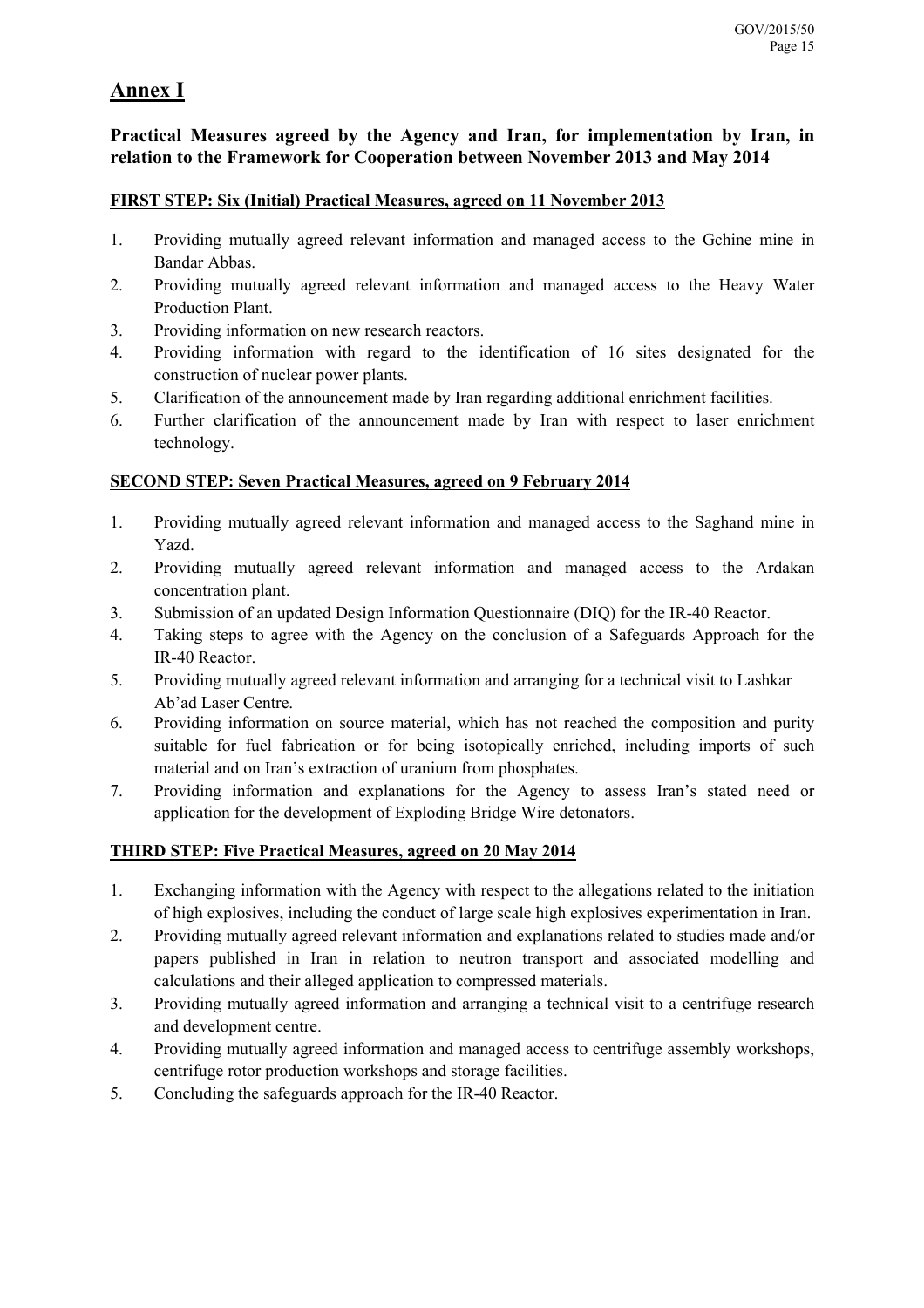## **Annex II**

### **Road-map for the clarification of past and present outstanding issues regarding Iran's nuclear programme**

The International Atomic Energy Agency (IAEA) and the Islamic Republic of Iran (Iran) agree, in continuation of their cooperation under the Framework for Cooperation, to accelerate and strengthen their cooperation and dialogue aimed at the resolution, by the end of 2015, of all past and present outstanding issues that have not already been resolved by the IAEA and Iran.

In this context, Iran and the Agency agreed on the following:

1. The IAEA and Iran agreed on a separate arrangement that would allow them to address the remaining outstanding issues, as set out in the annex of the 2011 Director's General report (GOV/2011/65). Activities undertaken and the outcomes achieved to date by Iran and the IAEA regarding some of the issues will be reflected in the process.

2. Iran will provide, by 15 August 2015, its explanations in writing and related documents to the IAEA, on issues contained in the separate arrangement mentioned in paragraph 1.

3. After receiving Iran's written explanations and related documents, the IAEA will review this information by 15 September 2015, and will submit to Iran questions on any possible ambiguities regarding such information.

4. After the IAEA has submitted to Iran questions on any possible ambiguities regarding such information, technical-expert meetings, technical measures, as agreed in a separate arrangement, and discussions will be organized in Tehran to remove such ambiguities.

5. Iran and the IAEA agreed on another separate arrangement regarding the issue of Parchin.

6. All activities, as set out above, will be completed by 15 October 2015, aimed at resolving all past and present outstanding issues, as set out in the annex of the 2011 Director General's report (GOV/2011/65).

7. The Director General will provide regular updates to the Board of Governors on the implementation of this Road-map.

8. By 15 December 2015, the Director General will provide, for action by the Board of Governors, the final assessment on the resolution of all past and present outstanding issues, as set out in the annex of the 2011 Director General's report (GOV/2011/65). A wrap up technical meeting between Iran and the Agency will be organized before the issuance of the report.

9. Iran stated that it will present, in writing, its comprehensive assessment to the IAEA on the report by the Director General.

10. In accordance with the Framework for Cooperation, the Agency will continue to take into account Iran's security concerns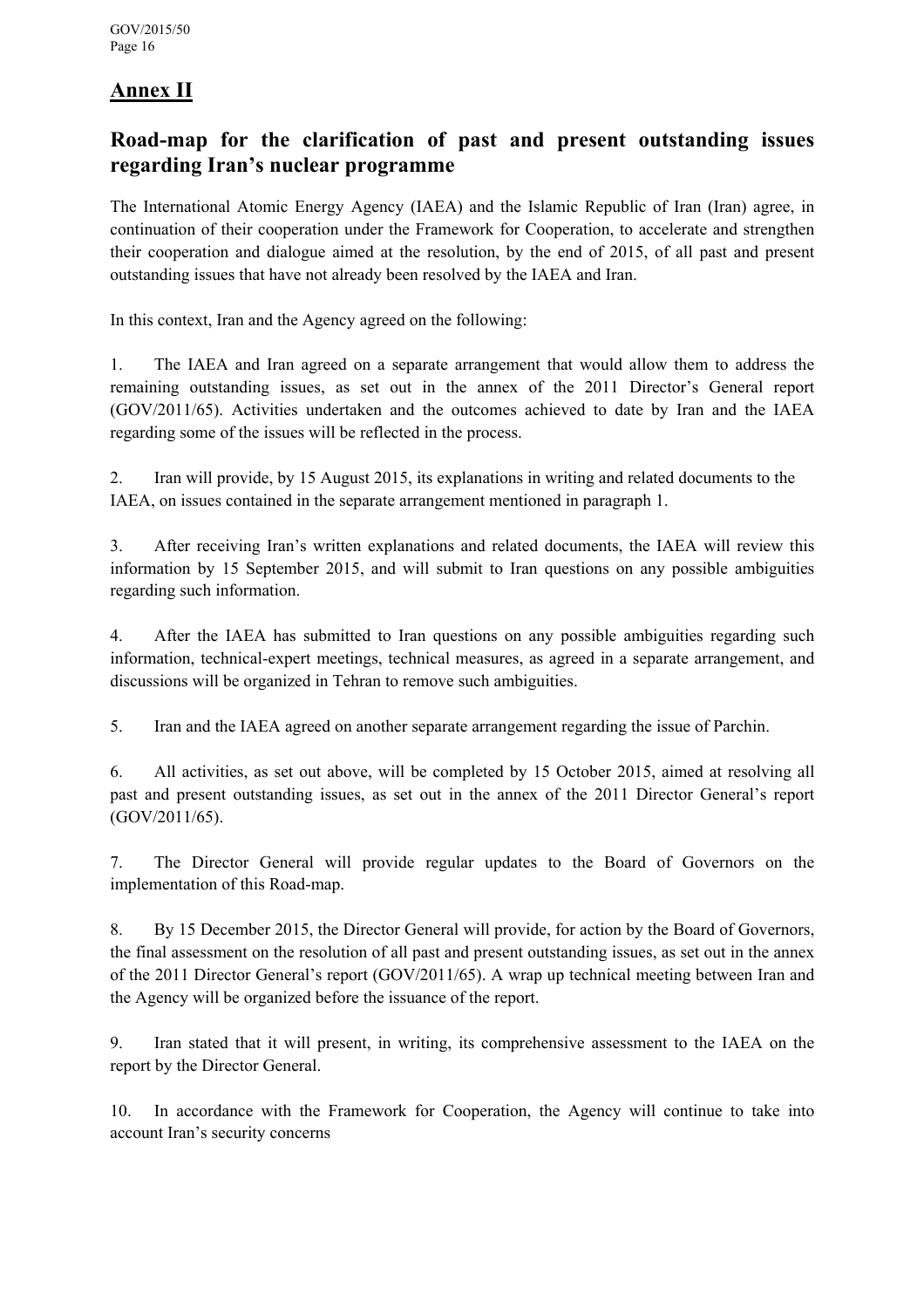## **Annex III**

### **List of Declared Nuclear Facilities and LOFs in Iran**

### **Tehran:**

- 1. Tehran Research Reactor (TRR)
- 2. Molybdenum, Iodine and Xenon Radioisotope Production (MIX) Facility
- 3. Jabr Ibn Hayan Multipurpose Laboratories (JHL)

#### **Esfahan:**

- 4. Miniature Neutron Source Reactor (MNSR)
- 5. Light Water Sub-Critical Reactor (LWSCR)
- 6. Heavy Water Zero Power Reactor (HWZPR)
- 7. Uranium Conversion Facility (UCF)
- 8. Fuel Manufacturing Plant (FMP)
- 9. Fuel Plate Fabrication Plant (FPFP)
- 10. Enriched UO<sub>2</sub> Powder Plant (EUPP)

#### **Natanz:**

- 11. Fuel Enrichment Plant (FEP)
- 12. Pilot Fuel Enrichment Plant (PFEP)

#### **Fordow:**

13. Fordow Fuel Enrichment Plant (FFEP)

#### **Arak:**

14. Iran Nuclear Research Reactor (IR-40 Reactor)

#### **Karaj:**

15. Karaj Waste Storage

### **Bushehr:**

16. Bushehr Nuclear Power Plant (BNPP)

#### **Darkhovin:**

17. 360 MW Nuclear Power Plant

#### **Shiraz:**

18. 10 MW Fars Research Reactor (FRR)

### **LOFs:**

Nine (all situated within hospitals)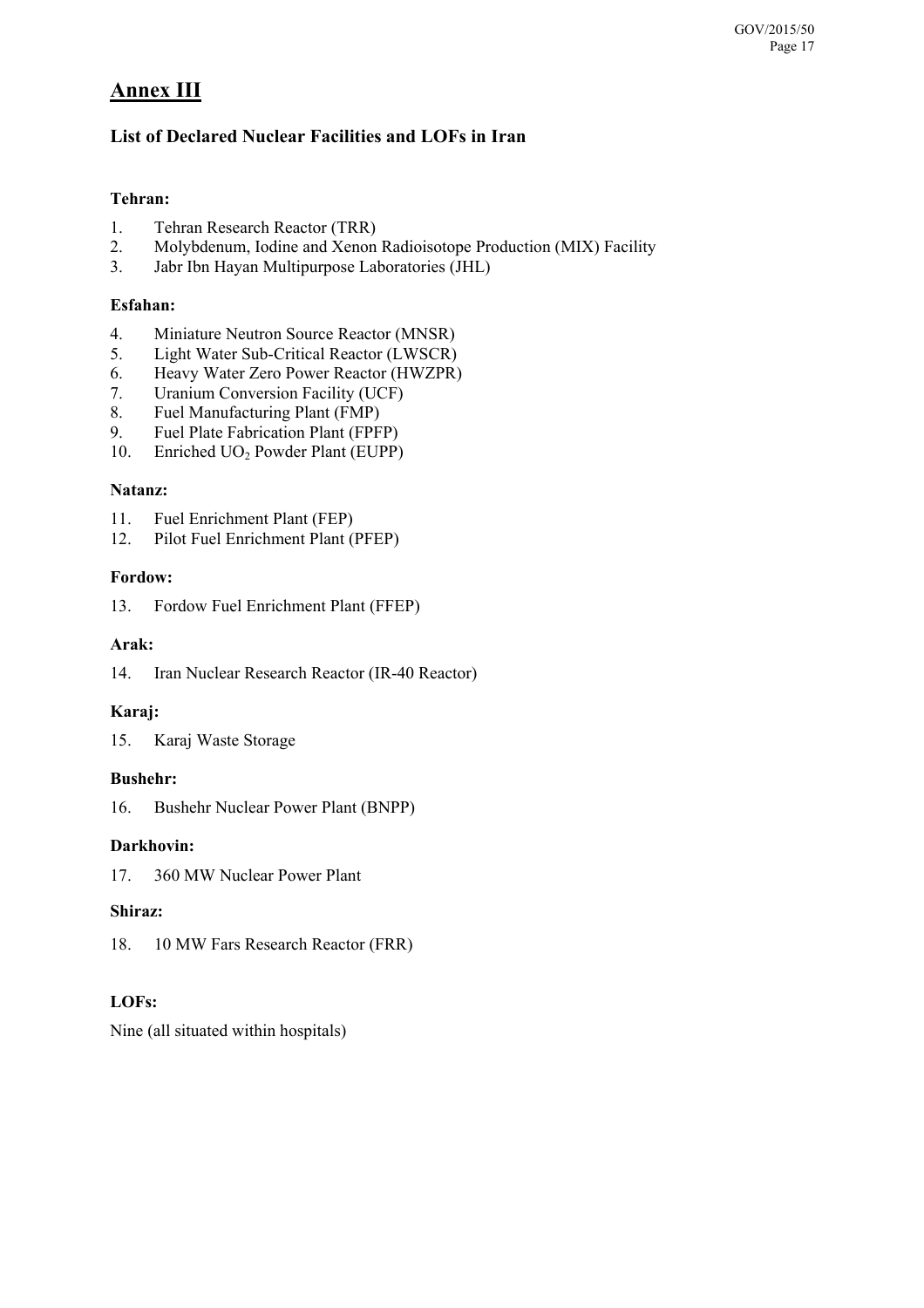## **Annex IV**

|                                                                | Date             | Quantity           | Enrichment   |  |
|----------------------------------------------------------------|------------------|--------------------|--------------|--|
| Produced at UCF                                                | August 2015      | 550 000 kg         | Natural      |  |
| Produced by downblending of $UF_6$<br>enriched up to 2% U-235  | 24 November 2014 | 7730 kg            | Natural      |  |
| Fed into FEP, PFEP and FFEP                                    | August 2015      | 177 480.4 kg       | Natural      |  |
| Fed into EUPP                                                  | August 2015      | 6319 kg            | Natural      |  |
| Produced at FEP, PFEP and FFEP                                 | August 2015      | 15 535.8 kg        | Up to $5\%$  |  |
| Produced by downblending of $UF_6$<br>enriched up to 20% U-235 | 20 July 2014     | $115.6 \text{ kg}$ | Up to $5\%$  |  |
| Fed into PFEP                                                  | 20 January 2014  | $1630.8$ kg        | Up to $5\%$  |  |
| Produced at PFEP                                               | 20 January 2014  | $201.9 \text{ kg}$ | Up to $20\%$ |  |
| Fed into FFEP                                                  | 20 January 2014  | $1806.0$ kg        | Up to $5\%$  |  |
| Produced at FFEP                                               | 20 January 2014  | 245.9 kg           | Up to $20\%$ |  |

### Table 1: Summary of UF<sub>6</sub> Production and Flows

#### Table 2: Inventory of UF<sub>6</sub> Enriched up to 20% U-235

| Produced at FFEP and PFEP   | 447.8 kg              |
|-----------------------------|-----------------------|
| Fed into conversion process | 337.2 kg              |
| Downblended                 | $110.0 \text{ kg}^*$  |
| Stored as $UF_6$            | $0.6 \text{ kg}^{**}$ |

**\*** The figure includes 1.6 kg that was previously downblended (GOV/2012/55, para. 10).

**\*\*** This material is under Agency seal at Iran's declared enrichment facilities where it had been used as reference material for mass spectrometry.

### **Table 3: Conversion at UCF**

| <b>Conversion process</b>                          | <b>Quantity produced</b> | <b>Transferred to FMP</b> |
|----------------------------------------------------|--------------------------|---------------------------|
| UF <sub>6</sub> (~3.4% U-235) into UO <sub>2</sub> | 24 kg U                  | 24 kg U                   |
| Natural UOC into $UO2$                             | 13 792 kg U*             | 13 229 kg U               |

\* Uranium content in material qualified for fuel fabrication.

#### Table 4: Conversion of  $UF_6$  Enriched up to 20% U-235 into  $U_3O_8$  at FPFP

| <b>Feed quantity</b>                   | <b>Quantity produced</b> |  |  |
|----------------------------------------|--------------------------|--|--|
| 337.2 kg of $UF_6(227.6 \text{ kg U})$ | 162.8 kg U               |  |  |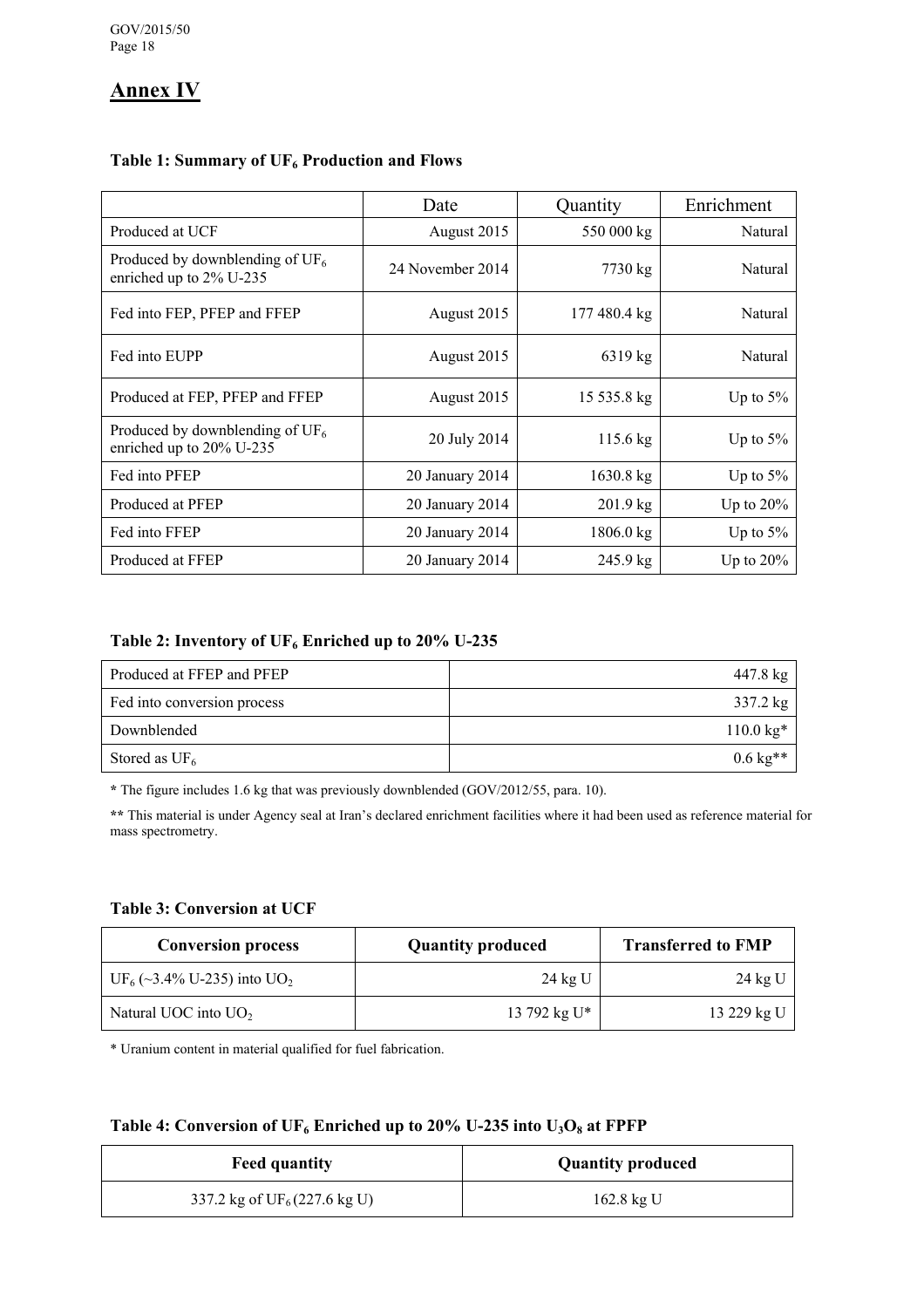## Table 5: Conversion of UF<sub>6</sub> into UO<sub>2</sub> at EUPP

| <b>Feed quantity</b>                                             | <b>Quantity produced</b> |  |  |
|------------------------------------------------------------------|--------------------------|--|--|
| 6319 kg of natural UF <sub>6</sub> (4262.3 kg U)                 | $1828.8 \text{ kg U*}$   |  |  |
| 4304 kg of UF <sub>6</sub> enriched up to 5% U-235 (2904.1 kg U) | $465.8 \text{ kg U}^*$   |  |  |

\* The rest of the nuclear material is in different stages of the process.

### **Table 6: Fuel Manufacturing at FMP**

| <b>Item</b>                        | <b>Number</b><br>produced | <b>Enrichment</b> | <b>Item mass</b><br>(g U) | <b>Number</b><br>irradiated |
|------------------------------------|---------------------------|-------------------|---------------------------|-----------------------------|
| Test fuel rod for IR-40 Reactor    | 3                         | Natural uranium   | 500                       |                             |
| Test fuel rod                      | 2                         | 3.4%              | 500                       |                             |
| Fuel rod assembly                  | 2                         | $3.4\%$           | 6 000                     |                             |
| Mini IR-40 prototype fuel assembly |                           | Natural uranium   | 10 000                    |                             |
| IR-40 prototype fuel assembly      | 36                        | Natural uranium   | 35 500                    | Not applicable              |
| IR-40 fuel assembly                | 11                        | Natural uranium   | 56 500                    |                             |

#### **Table 7: TRR Fuel Fabrication at FPFP**

| <b>Item</b>                      | <b>Number</b><br>produced | <b>Enrichment</b>  | Item mass<br>(g U) | <b>Present</b><br>at TRR | <b>Irradiated</b> |
|----------------------------------|---------------------------|--------------------|--------------------|--------------------------|-------------------|
| TRR test plate (Natural Uranium) | 4                         | Natural<br>uranium | 5                  | 2                        |                   |
| TRR test plate                   |                           | 19%                | 75                 | 5                        |                   |
| TRR control fuel assembly        | 10                        | 19%                | 1 0 0 0            | 8                        | 6                 |
| TRR standard fuel assembly       | 27                        | 19%                | 1400               | 21                       | 16                |
| Test assembly (with 8 plates)    |                           | 19%                | 550                |                          |                   |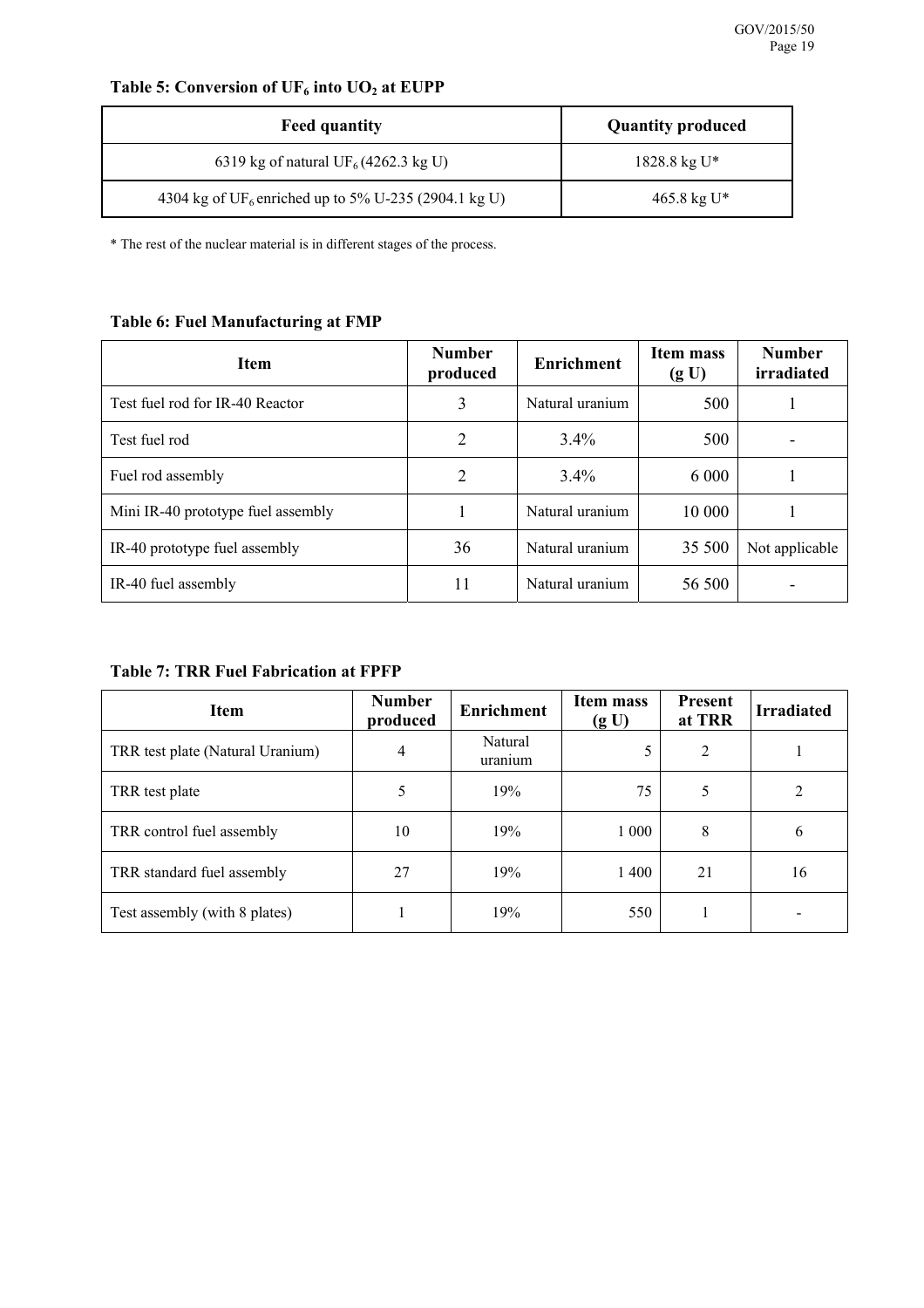## **Annex V**

### **Update on Iran's implementation of "voluntary measures" undertaken in relation to the Joint Plan of Action agreed between the E3+3 and Iran on 24 November 2013**

- 1. The Agency confirms that since 20 January 2014, Iran has:
	- i. not enriched uranium above 5% U-235 at any of its declared facilities;
	- ii. not operated cascades in an interconnected configuration at any of its declared facilities;
	- iii. diluted down to an enrichment level of no more than  $5\%$  U-235 108.4 kg of UF<sub>6</sub> enriched up to  $20\%$  U-235;<sup>94</sup>
	- iv. fed 100 kg of UF<sub>6</sub> enriched up to 20% U-235 into the conversion process at FPFP for conversion into uranium oxide;
	- v. had no process line to reconvert uranium oxides back into  $UF<sub>6</sub>$  at FPFP;
	- vi. not made "any further advances" to its activities at FEP, FFEP or the Arak reactor (IR-40 Reactor), including the manufacture and testing of fuel for the IR-40 Reactor;
	- vii. provided an updated DIQ for the IR-40 Reactor and concluded with the Agency a safeguards approach for the reactor<sup>95</sup> (based on the updated DIQ and the safeguards measures agreed on 5 May 2014);
	- viii. fed 4304 kg of UF<sub>6</sub> enriched up to 5% U-235 into the conversion process at the EUPP for conversion into uranium oxide; $96$
	- ix. continued its safeguarded enrichment R&D practices at PFEP, without accumulating enriched uranium;
	- x. not carried out reprocessing related activities at TRR and the MIX Facility or at any of the other facilities to which the Agency has access;
	- xi. provided information and managed access to the uranium mine and mill at Gchine,  $97$  to the Saghand Uranium Mine<sup>98</sup> and the Ardakan Uranium Production Plant;<sup>99</sup>
	- xii. continued to provide daily access to the enrichment facilities at Natanz and Fordow;
	- xiii. provided regular managed access to centrifuge assembly workshops, centrifuge rotor production workshops and storage facilities, and provided information thereon; and
	- xiv. provided, $100$  in relation to enhanced monitoring, the following:
		- plans for nuclear facilities and a description of each building on each nuclear site;
		- descriptions of the scale of operations being conducted for each location engaged in specified nuclear activities; and
		- information on uranium mines and mills, and on source material.

<sup>&</sup>lt;sup>94</sup> For details, see GOV/INF/2014/26, footnote 4.

<sup>&</sup>lt;sup>95</sup> On 31 August 2014.

<sup>&</sup>lt;sup>96</sup> On 17 August 2015, the Agency verified that 465.8 kg of uranium in the form of UO<sub>2</sub> enriched up to 5% U-235 had been produced since the plant started operation.

<sup>&</sup>lt;sup>97</sup> On 29 January 2014.

<sup>98</sup> On 6 May 2014.

<sup>99</sup> On 7 May 2014.

<sup>&</sup>lt;sup>100</sup> As of 20 April 2014: pursuant to Iran's undertaking to provide this information within three months of the JPA taking effect, i.e. 20 January 2014.